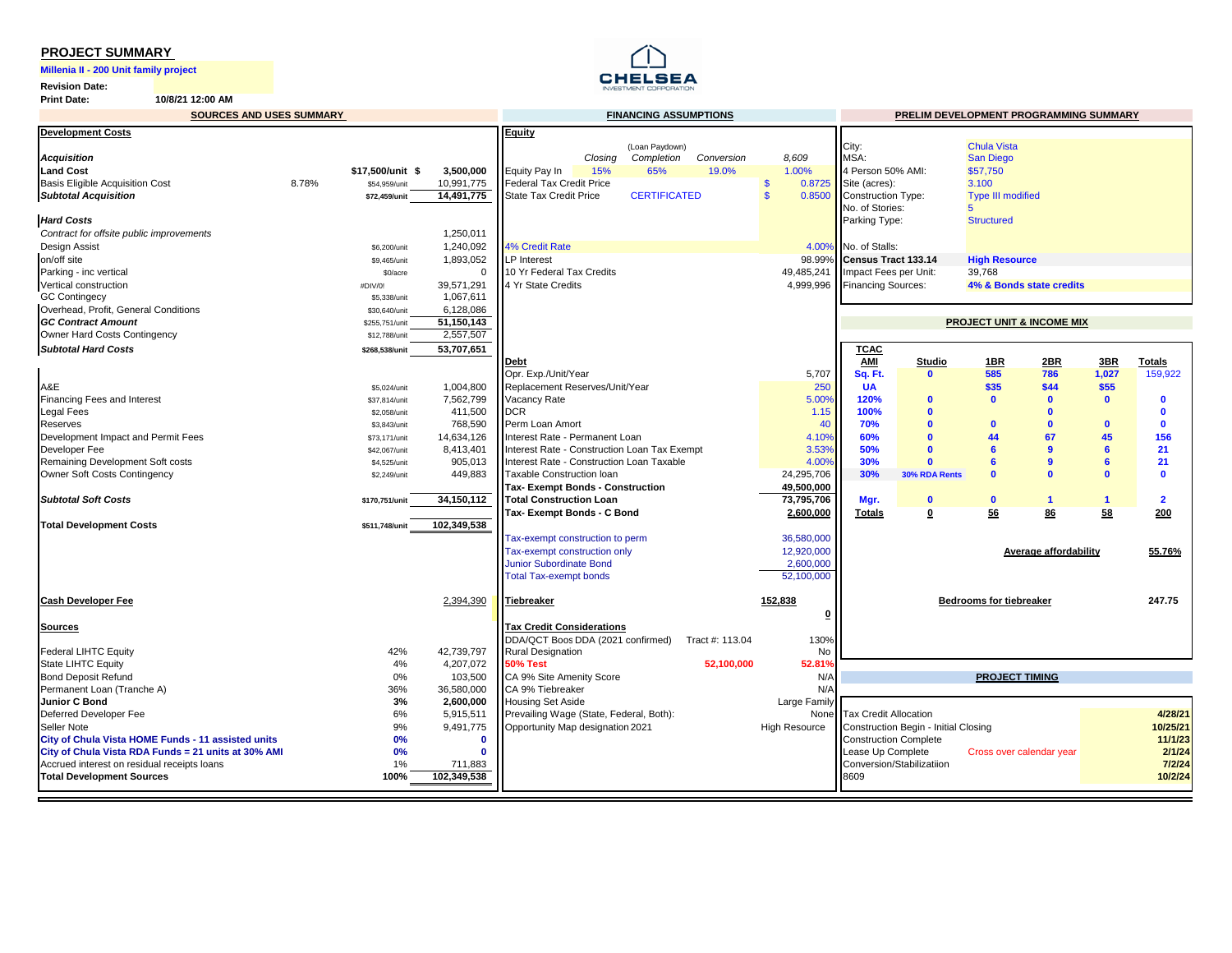#### **PROJECTED SOURCES AND USES OF FUNDS**

|            | Millenia II - 200 Unit family project                                                                     |                                |             |                         |                          |                          |                                         |                    |                          |                          |                          |                          |                          |                                     | 2,394,390                |         |                         |
|------------|-----------------------------------------------------------------------------------------------------------|--------------------------------|-------------|-------------------------|--------------------------|--------------------------|-----------------------------------------|--------------------|--------------------------|--------------------------|--------------------------|--------------------------|--------------------------|-------------------------------------|--------------------------|---------|-------------------------|
|            |                                                                                                           |                                | Pre-Dev     | Close                   | Quarter 1                | Quarter 2                | <b>Construction Period</b><br>Quarter 3 | Quarter 4          | Quarter 5                | Quarter 6                | Quarter 7                | Quarter 8                | Construction<br>Subtotal | <b>Stabilization</b><br><b>6mos</b> | Conversion               | 8609    | <b>Total</b>            |
|            |                                                                                                           |                                |             |                         | 10%                      | 15%                      | 15%                                     | 15%                | 15%                      | <b>10%</b>               | <b>10%</b>               | 10%                      |                          |                                     |                          |         |                         |
|            | <b>SOURCES OF FUNDS</b>                                                                                   | 36.169.984                     |             |                         |                          |                          |                                         |                    |                          |                          |                          |                          |                          |                                     |                          |         |                         |
|            | Federal LIHTC Equity                                                                                      |                                |             | 6,410,970               |                          |                          |                                         |                    |                          |                          |                          |                          | 6,410,970                | 27,780,868                          | 8,120,561                | 427,398 | 42,739,797              |
|            | State LIHTC Equity                                                                                        | 21,035                         |             | 631,061                 |                          |                          |                                         |                    |                          |                          |                          |                          | 631,061                  | 2,734,597                           | 799,344                  | 42,071  | 4,207,072               |
|            | Developer's Equity Contribution<br><b>Bond Deposit Refund</b>                                             |                                |             | 3,500                   |                          | 100,000                  |                                         |                    |                          |                          |                          |                          | 103,500                  |                                     |                          |         | 103,500                 |
|            | Construction Loan - Tax Exempt                                                                            |                                | 455,950     | 12,717,149              | 6,939,098                | 9,070,172                | 7,443,618                               | 11,888,533         | 985,480                  |                          |                          |                          | 49,500,000               | (30, 515, 464)                      | (18,984,536)             |         |                         |
|            | Construction Loan - Taxable                                                                               |                                |             |                         |                          |                          |                                         |                    | 6,632,681                | 5,316,161                | 5,415,311                | 5,498,056                | 22,862,208               | 1,433,498                           | (24, 295, 706)           |         |                         |
|            | Permanent Loan (Tranche A)                                                                                |                                |             |                         |                          |                          |                                         |                    |                          |                          |                          |                          |                          |                                     | 36,580,000               |         | 36,580,000              |
|            | Permanent Loan (Tranche B)<br>Deferred Developer Fee                                                      |                                |             |                         |                          |                          |                                         |                    |                          |                          |                          |                          |                          |                                     |                          |         |                         |
|            | C Bond                                                                                                    | \$13,000/unit                  |             | 2,600,000               |                          |                          |                                         |                    |                          |                          |                          |                          | 2,600,000                |                                     | 5,915,511                |         | 5,915,511<br>2,600,000  |
| 10         | Subordinate Fee (MGP Loan)                                                                                |                                |             |                         |                          |                          |                                         |                    |                          |                          |                          |                          |                          |                                     |                          |         |                         |
| 12         | Seller Note                                                                                               | \$47,459/unit                  |             | 9,491,775               |                          |                          |                                         |                    |                          |                          |                          |                          | 9,491,775                |                                     |                          |         | 9,491,775               |
| 13         | Residual Receipt Loans Accrued Interest                                                                   |                                |             |                         | 71,188                   | 71,188                   | 71,188                                  | 71,188             | 71,188                   | 71,188                   | 71,188                   | 71,188                   | 569,507                  | 142,377                             |                          |         | 711,883                 |
|            | <b>Chula Vista Housing Authority - HOME Funds</b>                                                         |                                |             |                         |                          |                          |                                         |                    |                          |                          |                          |                          |                          |                                     |                          |         |                         |
| 15<br>16   | Chula Vista Housing Authority - RDA Fund restricting 21 units at 30% AMI<br><b>Total Sources of Funds</b> |                                |             | 455,950 31,854,454      | 7,010,286                | 9,241,360                | 7,514,806                               | 11,959,722         | 7,689,349                | 5,387,349                | 5,486,500                | 5,569,244                | 92,169,020               | 1,575,875                           | 8,135,174                | 469,469 | 102,349,538             |
| 17         |                                                                                                           |                                |             |                         |                          |                          |                                         |                    |                          |                          |                          |                          |                          |                                     |                          |         |                         |
| 18         |                                                                                                           |                                |             |                         |                          |                          |                                         |                    |                          |                          |                          |                          |                          |                                     |                          |         |                         |
| 19         | <b>USES OF FUNDS</b>                                                                                      |                                |             |                         |                          |                          |                                         |                    |                          |                          |                          |                          |                          |                                     |                          |         |                         |
| 20         | <b>ACQUISITION</b>                                                                                        |                                |             |                         |                          |                          |                                         |                    |                          |                          |                          |                          |                          |                                     |                          |         |                         |
| 21         | Land Cost<br><b>Basis Eligible Acquisition Cost</b>                                                       | \$17,500/unit<br>\$54,959/unit |             | 3,500,000<br>10,991,775 |                          |                          |                                         |                    |                          |                          |                          |                          | 3,500,000<br>10,991,775  |                                     | $\overline{\phantom{a}}$ |         | 3,500,000<br>10,991,775 |
| 26<br>27   | Other: Option Payment/Acq Fee                                                                             |                                |             | 4,100                   |                          |                          |                                         |                    |                          |                          |                          |                          | 4,100                    |                                     |                          |         | 4,100                   |
| 28         | <b>Total Land / Acquitisiton</b>                                                                          |                                |             | 14,495,875              |                          |                          |                                         |                    |                          |                          |                          |                          | 14,495,875               |                                     |                          |         | 14,495,875              |
| 29         |                                                                                                           |                                |             |                         |                          |                          |                                         |                    |                          |                          |                          |                          |                          |                                     |                          |         |                         |
| 47         | NEW CONSTRUCTION                                                                                          |                                |             |                         |                          |                          |                                         |                    |                          |                          |                          |                          |                          |                                     |                          |         |                         |
| 48<br>49   | Separate Contract for off-site public improvements:<br>Overhead/Profit/GR                                 |                                |             | 120,615                 | 548,251                  | 548,251                  |                                         |                    |                          |                          |                          |                          | 1,096,501                |                                     |                          |         | 1,096,501<br>120,615    |
| 50         | <b>Contractor Precon</b>                                                                                  | 11%<br>3%                      |             | 32,895                  |                          |                          |                                         |                    |                          |                          |                          |                          | 120,615<br>32,895        |                                     |                          |         | 32,895                  |
| 51         |                                                                                                           |                                |             |                         |                          |                          |                                         |                    |                          |                          |                          |                          |                          |                                     |                          |         |                         |
| 52         | Design Assist                                                                                             |                                |             | 1,240,092               |                          |                          |                                         |                    |                          |                          |                          |                          | 1,240,092                |                                     |                          |         | 1,240,092               |
| 53         | Off-site Improvements/Onsite Improvements                                                                 | 1,893,052.00                   |             |                         | 946,526                  | 946,526                  |                                         |                    |                          |                          |                          |                          | 1,893,052                |                                     |                          |         | 1,893,052               |
| 57         | Vertical                                                                                                  | 39,571,291                     |             |                         | 3,957,129                | 5,935,694                | 5,935,694                               | 5,935,694          | 5,935,694                | 3,957,129                | 3,957,129                | 3,957,129                | 39,571,291               |                                     |                          |         | 39,571,291              |
| 58<br>59   | <b>GC Contingency</b><br>Overhead/Profit/GR                                                               | 2.50<br>119                    |             | 31,002<br>139,820       | 122,591<br>552,887       | 172,055<br>775,970       | 148,392<br>669,249                      | 148,392<br>669,249 | 148,392<br>669,249       | 98,928<br>446,166        | 98,928<br>446,166        | 98,928<br>446,166        | 1,067,611<br>4,814,925   |                                     |                          |         | 1,067,611<br>4,814,925  |
| 60         | Contractor Precon                                                                                         | 3%                             |             | 1,313,161               |                          |                          |                                         |                    |                          |                          |                          |                          | 1,313,161                |                                     |                          |         | 1,313,161               |
| 63         | Other:                                                                                                    |                                |             |                         |                          |                          |                                         |                    |                          |                          |                          |                          |                          |                                     |                          |         |                         |
| 64         | <b>Total New Construction/GC Contract Sum</b>                                                             | \$255,751/uni                  |             | 2,877,586               | 6,127,384                | 8,378,496                | 6,753,335                               | 6,753,335          | 6,753,335                | 4,502,224                | 4,502,224                | 4,502,224                | 51,150,143               |                                     |                          |         | 51,150,143              |
| 65         |                                                                                                           |                                |             |                         |                          |                          |                                         |                    |                          |                          |                          |                          |                          |                                     |                          |         |                         |
| 66         | <b>ARCHITECTURAL</b><br>Building: Design/Build inc SOV                                                    |                                |             |                         |                          |                          |                                         |                    |                          |                          |                          |                          |                          |                                     |                          |         |                         |
| 67<br>68   | Landscape                                                                                                 |                                |             | 48,200                  |                          |                          |                                         |                    |                          |                          |                          |                          | 48,200                   |                                     |                          |         | 48,200                  |
| 69         | <b>Energy Consultant</b>                                                                                  |                                | $\Omega$    | 89,000                  |                          |                          |                                         |                    |                          |                          |                          |                          | 89,000                   |                                     |                          |         | 89,000                  |
| $72\,$     | Other: Interior Design, Misc.                                                                             |                                | $\Omega$    | 90,100                  |                          |                          |                                         |                    |                          |                          |                          |                          | 90,100                   |                                     |                          |         | 90,100                  |
| 73         | <b>Total Architectural</b>                                                                                |                                |             | 227,300                 |                          |                          |                                         |                    |                          |                          |                          |                          | 227,300                  |                                     |                          |         | 227,300                 |
| 74         |                                                                                                           |                                |             |                         |                          |                          |                                         |                    |                          |                          |                          |                          |                          |                                     |                          |         |                         |
| 75         | SURVEY & ENGINEERING                                                                                      |                                |             |                         | 125,000                  |                          |                                         |                    |                          |                          |                          | 12,500                   |                          |                                     |                          |         | 330,000                 |
| 76<br>78   | Civil, inc ALTA<br>Staking                                                                                |                                |             | 192,500                 | 90,000                   |                          |                                         |                    |                          |                          |                          |                          | 330,000<br>90,000        |                                     |                          |         | 90,000                  |
| 79         | <b>Structural Testing</b>                                                                                 |                                | 0           |                         |                          | 95,000                   |                                         |                    |                          |                          |                          |                          | 95,000                   |                                     |                          |         | 95,000                  |
| 80         | Soils                                                                                                     |                                | $\mathbf 0$ |                         | 77,500                   |                          |                                         |                    |                          |                          |                          |                          | 77,500                   |                                     |                          |         | 77,500                  |
| 81         | Other:                                                                                                    |                                |             |                         |                          |                          |                                         |                    |                          |                          |                          |                          |                          |                                     |                          |         |                         |
| 82         | Other: - CASP, Fire                                                                                       |                                | $\mathbf 0$ | 125,000                 |                          |                          |                                         |                    |                          |                          |                          |                          | 125,000                  |                                     |                          |         | 125,000                 |
| 83<br>84   | Other: Additional Testing/Inspections<br><b>Total Survey &amp; Engineering</b>                            | 52,300                         |             | 60,000<br>377,500       | 292,500                  | 95,000                   |                                         |                    |                          |                          |                          | 12,500                   | 60,000<br>777,500        |                                     |                          |         | 60,000<br>777,500       |
| 85         |                                                                                                           |                                |             |                         |                          |                          |                                         |                    |                          |                          |                          |                          |                          |                                     |                          |         |                         |
| 86         | CONTINGENCY COSTS                                                                                         |                                |             |                         |                          |                          |                                         |                    |                          |                          |                          |                          |                          |                                     |                          |         |                         |
| 87         | Hard Cost Contingency                                                                                     | 5%                             |             | 143,879                 | 306,369                  | 418,925                  | 337,667                                 | 337,667            | 337,667                  | 225,111                  | 225,111                  | 225,111                  | 2,557,507                |                                     |                          |         | 2,557,507               |
| 88         | Soft Cost Contingency                                                                                     | 2.00%                          |             | 270,855                 | 11,305                   | 8,705                    | 8,310                                   | 95,053             | 11,732                   | 12,941                   | 14,886                   | 16,096                   | 449,883                  |                                     |                          |         | 449,883                 |
| 89<br>90   | <b>Total Contingency</b>                                                                                  |                                |             | 414,734                 | 317,674                  | 427,629                  | 345,977                                 | 432,720            | 349,399                  | 238,053                  | 239,997                  | 241,207                  | 3,007,390                |                                     |                          |         | 3,007,390               |
| 91         | CONSTRUCTION PERIOD EXPENSES                                                                              |                                |             |                         |                          |                          |                                         |                    |                          |                          |                          |                          |                          |                                     |                          |         |                         |
| 92         | Construction Loan Interest                                                                                |                                |             |                         | 136,665                  | 204,172                  | 279,431                                 | 358,196            | 450,551                  | 511,009                  | 558,216                  | 606,250                  | 3,104,490                | 1,031,216                           |                          |         | 4,135,706               |
| 93         | Soft Loan Interest                                                                                        |                                |             |                         | 71,188                   | 71,188                   | 71,188                                  | 71,188             | 71,188                   | 71,188                   | 71,188                   | 71,188                   | 569,507                  | 142,377                             |                          |         | 711,883                 |
| 94         | C Bond Interest                                                                                           |                                |             |                         | 48,750                   | 48,750                   | 48,750                                  | 48,750             | 48,750                   | 48,750                   | 48,750                   | 48,750                   | 390,000                  | 97,500                              |                          |         | 487,500                 |
| 95         | Origination Fee                                                                                           | 1.00%                          |             | 737,957                 |                          |                          |                                         |                    |                          |                          |                          |                          | 737,957                  |                                     |                          |         | 737,957                 |
| 96         | C Bond Fee and DD/Legal                                                                                   | 3.00%                          |             | 128,000                 |                          |                          |                                         |                    |                          |                          |                          |                          | 128,000                  |                                     |                          |         | 128,000                 |
| 97<br>98   | Owner Paid Bonds/Escr<br>Lender Inspection Fees                                                           |                                |             | 40,000                  | 6,000                    | 6,000                    | 6,000                                   | 6,000              | 6,000                    | 6,000                    | 6,000                    | 6,000                    | 40,000<br>48,000         |                                     |                          |         | 40,000<br>48,000        |
| 99         | <b>Taxes During Construction</b>                                                                          |                                |             | 42,800                  |                          |                          |                                         |                    |                          |                          |                          |                          | 42,800                   |                                     |                          |         | 42,800                  |
| 100        | Other: Application fee                                                                                    |                                |             |                         |                          |                          |                                         |                    | $\overline{\phantom{a}}$ | $\overline{\phantom{a}}$ |                          |                          |                          |                                     |                          |         |                         |
| 101        | Insurance During Construction                                                                             |                                |             | 770,000                 | $\overline{\phantom{a}}$ | $\overline{\phantom{a}}$ | $\overline{\phantom{a}}$                |                    | $\overline{\phantom{a}}$ | $\overline{\phantom{a}}$ | $\overline{\phantom{a}}$ | $\overline{\phantom{a}}$ | 770,000                  |                                     |                          |         | 770,000                 |
| 102        | Title and Recording Fees                                                                                  |                                |             | 91,500                  |                          |                          |                                         |                    | $\overline{\phantom{a}}$ |                          |                          |                          | 91,500                   |                                     |                          |         | 91,500                  |
| 103        | Construction Mgmt. and Monitoring                                                                         |                                |             |                         | 1,125                    | 1,125                    | 1,125                                   | 1,125              | 1,125                    | 1,125                    | 1,125                    | 1,125                    | 9,000                    |                                     |                          |         | 9,000                   |
| 104<br>105 | Predevelopment Loan Interest<br>Other: Accounting & Admin                                                 |                                |             | 75,000                  |                          |                          | $\tilde{\phantom{a}}$                   |                    |                          | $\tilde{\phantom{a}}$    |                          |                          | 75,000                   |                                     |                          |         | 75,000                  |
| 106        | Other: Citibank Due Diligence                                                                             |                                | 25,000      |                         |                          |                          |                                         |                    |                          |                          |                          |                          | 25,000                   |                                     |                          |         | 25,000                  |
| 107        | <b>Total Construction Period Expense</b>                                                                  |                                | 25,000      | 1,885,257               | 263,728                  | 331,235                  | 406,494                                 | 485,260            | 577,614                  | 638,073                  | 685,279                  | 733,313                  | 6,031,253                | 1,271,092                           | $\blacksquare$           |         | 7,302,346               |
| 108        |                                                                                                           |                                |             |                         |                          |                          |                                         |                    |                          |                          |                          |                          |                          |                                     |                          |         |                         |
|            | 109 PERMANENT FINANCING EXPENSES                                                                          |                                |             |                         |                          |                          |                                         |                    |                          |                          |                          |                          |                          |                                     |                          |         |                         |
| 110        | Loan Origination Fees                                                                                     | 0.00%                          |             |                         |                          |                          |                                         |                    |                          |                          |                          |                          |                          |                                     | 30,000                   |         | 30,000                  |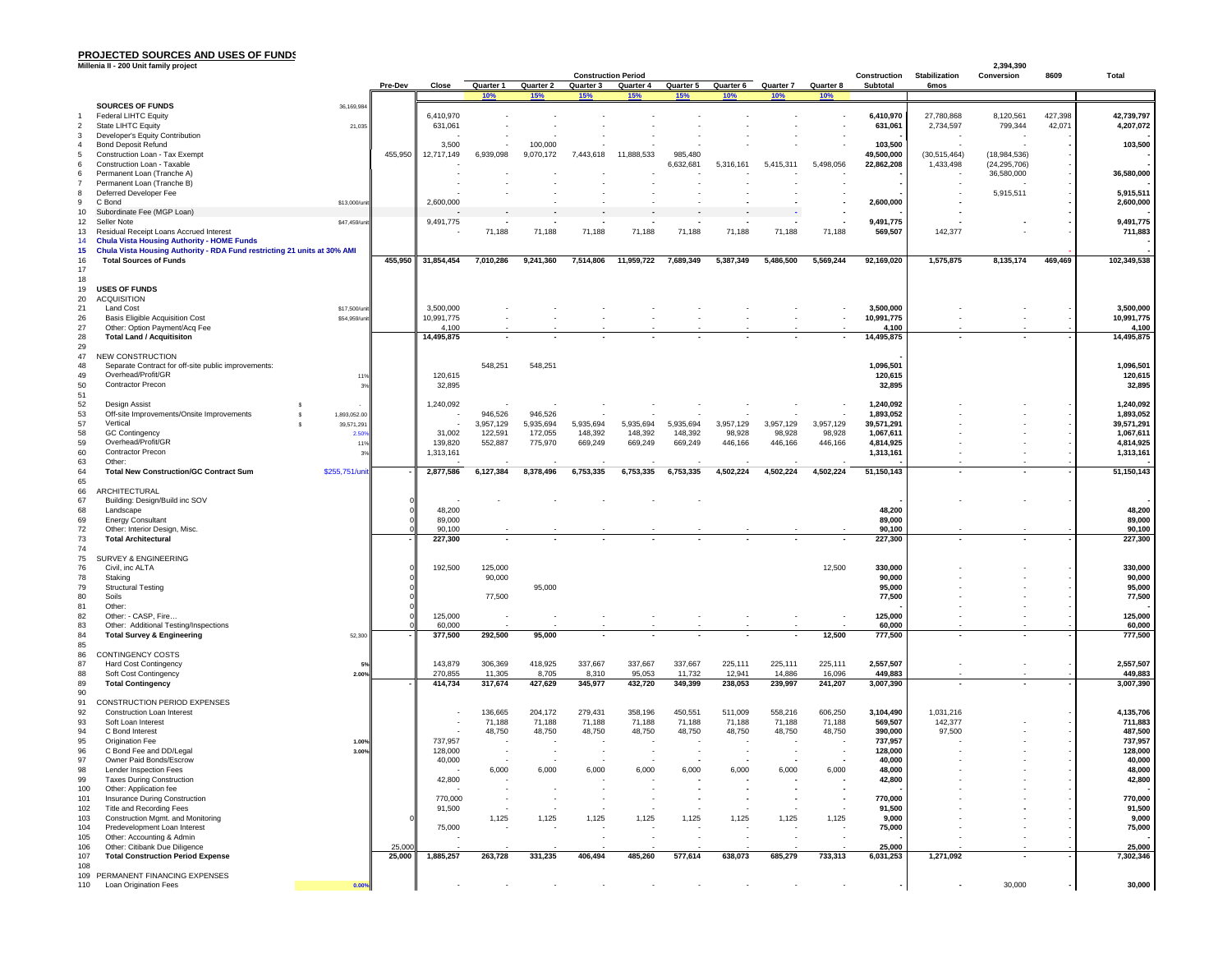## **PROJECTED SOURCES AND USES OF FUNDS Millenia II - 200 Unit family project**

|                       | Millenia II - 200 Unit family project                        |                                |         |                    |                          |                  |                            |                      |           |           |                            |           |                        |                      | 2,394,390   |         |                        |
|-----------------------|--------------------------------------------------------------|--------------------------------|---------|--------------------|--------------------------|------------------|----------------------------|----------------------|-----------|-----------|----------------------------|-----------|------------------------|----------------------|-------------|---------|------------------------|
|                       |                                                              |                                |         |                    |                          |                  | <b>Construction Period</b> |                      |           |           |                            |           | Construction           | <b>Stabilization</b> | Conversion  | 8609    | Total                  |
|                       |                                                              |                                | Pre-Dev | Close              | Quarter 1                | Quarter 2<br>15% | Quarter 3<br>15%           | Quarter 4<br>15%     | Quarter 5 | 10%       | Quarter 6 Quarter 7<br>10% | Quarter 8 | Subtotal               | 6mos                 |             |         |                        |
| 111                   | Credit Enhancement & Application Fee                         |                                |         |                    |                          |                  |                            |                      |           |           |                            |           |                        |                      |             |         |                        |
| 112                   | Title and Recording Fees                                     |                                |         |                    |                          |                  |                            |                      |           |           |                            |           |                        |                      | 7,162       |         | 7,162                  |
| 113                   | <b>Property Taxes</b>                                        |                                |         |                    |                          |                  |                            |                      |           |           |                            |           |                        |                      |             |         |                        |
| 114                   | Insurance                                                    |                                |         |                    |                          |                  |                            |                      |           |           |                            |           |                        |                      |             |         |                        |
| 115                   | Other: Issuer Fee                                            | 0.200%                         |         | 173,791            |                          |                  |                            | 21,000               |           |           |                            | 21,000    | 215,791                |                      |             |         | 215,791                |
| 116                   | Other: Misc. Perm Conversion Fees                            |                                |         |                    |                          |                  |                            |                      |           |           |                            |           |                        |                      | 7,500       |         | 7,500                  |
| 117                   | <b>Total Permanent Financing</b>                             |                                |         | 173,791            | $\overline{\phantom{a}}$ |                  |                            | 21,000               |           | $\sim$    |                            | 21,000    | 215,791                |                      | 44,662      |         | 260,453                |
| 118<br>119 LEGAL FEES |                                                              |                                |         |                    |                          |                  |                            |                      |           |           |                            |           |                        |                      |             |         |                        |
| 120                   | <b>Construction Lender Legal</b>                             |                                |         | 75,000             |                          |                  |                            |                      |           |           |                            |           | 75,000                 |                      |             |         | 75,000                 |
| 121                   | Permanent Lender Legal                                       |                                |         |                    |                          |                  |                            |                      |           |           |                            |           |                        |                      | 7,500       |         | 7,500                  |
| 122                   | Sponsor Legal                                                |                                | 79,000  | 105,000            |                          |                  |                            |                      |           |           |                            |           | 184,000                |                      |             |         | 184,000                |
| 123                   | Organizational Legal                                         |                                |         | 50,000             |                          |                  |                            |                      |           |           |                            |           | 50,000                 |                      |             |         | 50,000                 |
| 124                   | Other Legal (Issuer Legal, Bond Counsel, Trustee Fees/Legal) |                                |         | 70,000             |                          |                  |                            |                      |           |           |                            |           | 70,000                 |                      |             |         | 70,000                 |
| 125                   | Other:                                                       |                                |         |                    |                          |                  |                            |                      |           |           |                            |           |                        |                      |             |         |                        |
| 126                   | Other: GP Legal                                              |                                |         | 25,000             |                          |                  |                            |                      |           |           |                            |           | 25,000                 |                      |             |         | 25,000                 |
| 127                   | <b>Total Legal Fees</b>                                      |                                | 79,000  | 325,000            |                          |                  |                            |                      |           |           |                            |           | 404,000                |                      | 7,500       |         | 411,500                |
| 128                   |                                                              |                                |         |                    |                          |                  |                            |                      |           |           |                            |           |                        |                      |             |         |                        |
| 130                   | 129 CAPITALIZED RESERVES                                     |                                |         |                    |                          |                  |                            |                      |           |           |                            |           |                        |                      | 768,590     |         | 768,590                |
| 131                   | <b>Operating Reserve</b><br>Replacement Reserve              | 3 month                        |         |                    |                          |                  |                            |                      |           |           |                            |           |                        |                      |             |         |                        |
| 132                   | Rent-up Reserve                                              |                                |         |                    |                          |                  |                            |                      |           |           |                            |           |                        |                      |             |         |                        |
| 133                   | Transition Reserve (2 years)                                 |                                |         |                    |                          |                  |                            |                      |           |           |                            |           |                        |                      |             |         |                        |
| 134                   | Other: Prepaid HOA                                           |                                |         |                    |                          |                  |                            |                      |           |           |                            |           |                        |                      |             |         |                        |
| 135                   | Other: Capitalized LP Fee                                    |                                |         |                    |                          |                  |                            |                      |           |           |                            |           |                        |                      |             |         |                        |
| 136                   | <b>Total Reserves</b>                                        |                                |         |                    |                          |                  |                            |                      |           |           |                            |           |                        |                      | 768,590     |         | 768,590                |
| 137                   |                                                              |                                |         |                    |                          |                  |                            |                      |           |           |                            |           |                        |                      |             |         |                        |
|                       | 138 REPORTS & STUDIES                                        |                                |         |                    |                          |                  |                            |                      |           |           |                            |           |                        |                      |             |         |                        |
| 139                   | <b>Market Study</b>                                          |                                | 15,300  |                    |                          |                  |                            |                      |           |           |                            |           | 15,300                 |                      |             |         | 15,300                 |
| 140                   | Relocation Plan & consulting                                 |                                |         |                    |                          |                  |                            |                      |           |           |                            |           |                        |                      |             |         |                        |
| 141                   | Appraisal                                                    |                                |         |                    |                          |                  |                            |                      |           |           |                            |           |                        |                      |             |         |                        |
| 142                   | Environmental                                                |                                | 19,500  |                    |                          |                  |                            |                      |           |           |                            |           | 19,500                 |                      |             |         | 19,500                 |
| 143<br>144            | Other: Lender Deposit<br>Other: Investor Deposit             |                                |         |                    |                          |                  |                            |                      |           |           |                            |           |                        |                      |             |         |                        |
| 145                   | Other: Third Party Reports                                   |                                | 53,700  |                    |                          |                  |                            |                      |           |           |                            |           | 53,700                 |                      |             |         | 53,700                 |
| 146                   | Other: Consultant                                            |                                | 22,850  | 60,000             |                          |                  |                            |                      |           |           |                            |           | 82,850                 |                      |             |         | 82,850                 |
| 147                   | <b>Total Reports &amp; Studies</b>                           |                                | 111,350 | 60,000             |                          |                  |                            |                      |           |           |                            |           | 171,350                |                      |             |         | 171,350                |
| 148                   |                                                              |                                |         |                    |                          |                  |                            |                      |           |           |                            |           |                        |                      |             |         |                        |
| 149 OTHER             |                                                              |                                |         |                    |                          |                  |                            |                      |           |           |                            |           |                        |                      |             |         |                        |
| 150                   | TCAC App./Alloc/Monitoring Fees                              |                                |         | 149,303            |                          |                  |                            |                      |           |           |                            |           | 149,303                |                      |             |         | 149,303                |
| 151                   | <b>CDLAC/CDIAC Fees</b>                                      | 0.06%                          |         | 31,260             |                          |                  |                            |                      |           |           |                            |           | 31,260                 |                      |             |         | 31,260                 |
| 152                   | Local Permit Fees                                            | \$2,200/unit                   | 125,000 | 315,000            |                          |                  |                            |                      |           |           |                            |           | 440,000                |                      |             |         | 440,000                |
| 153                   | Water & Sewer Fee                                            | \$3,021/unit                   |         | 647,313            |                          |                  |                            |                      |           |           |                            |           | 647,313                |                      |             |         | 647,313                |
| 154                   | School Fees                                                  | \$9,877/uni                    |         | 1,590,000          |                          |                  |                            |                      |           |           |                            |           | 1,590,000              |                      |             |         | 1,590,000              |
| 153                   | Local Development Impact Fees                                | \$39,768/uni                   |         | 4,338,407          |                          |                  |                            | 4,258,407            |           |           |                            |           | 8,596,813<br>3,360,000 |                      |             |         | 8,596,813<br>3,360,000 |
| 154<br>155            | <b>CFD Prepayment</b><br>Syndicator/Investor Fees & Expenses | \$16,800/un                    |         | 3,360,000          |                          |                  |                            |                      |           |           |                            |           |                        |                      |             |         |                        |
| 156                   | Furnishings                                                  |                                |         |                    |                          |                  |                            |                      |           |           |                            |           |                        |                      |             |         |                        |
| 157                   | Final Cost Audit Expense                                     |                                |         |                    |                          |                  |                            |                      |           |           |                            |           |                        | 15,000               |             |         | 15,000                 |
| 158                   | Marketing                                                    | \$200k Paid to seller at close |         | 200,000            |                          |                  |                            |                      |           |           | 50,000                     | 50,000    | 300,000                | 10,000               |             |         | 310,000                |
| 159                   | MGP Services Fee                                             |                                |         | 20,000             |                          |                  |                            |                      |           |           |                            |           | 20,000                 |                      |             |         | 20,000                 |
| 160                   | <b>CVHA TEFRA</b>                                            |                                | 3,500   |                    |                          |                  |                            |                      |           |           |                            |           | 3,500                  |                      |             |         | 3,500                  |
| 161                   | Accounting/Finance/Admin                                     |                                | 8,600   | 16,400             | 9,000                    | 9,000            | 9,000                      | 9,000                | 9,000     | 9,000     | 9,000                      | 9,000     | 97,000                 |                      |             |         | 97,000                 |
| 162                   | Other: CPA Opinion                                           |                                |         |                    |                          |                  |                            |                      |           |           |                            |           |                        |                      |             |         |                        |
| 163                   | <b>Bond Performance Deposit</b>                              |                                | 103,500 |                    |                          |                  |                            |                      |           |           |                            |           | 103,500                |                      |             |         | 103,500                |
| 164                   | <b>Total Other Costs</b>                                     |                                | 240,600 | 10,667,683         | 9,000                    | 9,000            | 9,000                      | 4,267,407            | 9,000     | 9,000     | 59,000                     | 59,000    | 15,338,689             | 25,000               |             |         | 15,363,689             |
| 165                   |                                                              |                                |         |                    |                          |                  |                            |                      |           |           |                            |           |                        |                      |             |         |                        |
| 167                   | 166 DEVELOPER COSTS<br>Developer Fee                         |                                |         | 349,728            |                          |                  |                            |                      |           |           |                            |           |                        | 279,782              | 7,314,422   |         | 8,413,401              |
| 168                   | Consultant/Processing Agent                                  |                                |         |                    |                          |                  |                            |                      |           |           |                            |           | 349,728                |                      |             | 469,469 |                        |
| 169                   | <b>Project Administration</b>                                |                                |         |                    |                          |                  |                            |                      |           |           |                            |           |                        |                      |             |         |                        |
| 170                   | <b>Syndication Consultant</b>                                |                                |         |                    |                          |                  |                            |                      |           |           |                            |           |                        |                      |             |         |                        |
| 171                   | <b>Guarantee Fees</b>                                        |                                |         |                    |                          |                  |                            |                      |           |           |                            |           |                        |                      |             |         |                        |
| 172                   | Broker Fees Paid to Related Party                            |                                |         |                    |                          |                  |                            |                      |           |           |                            |           |                        |                      |             |         |                        |
| 173                   | Construction Oversight & Mgmt                                |                                |         |                    |                          |                  |                            |                      |           |           |                            |           |                        |                      |             |         |                        |
| 174                   | <b>Total Developer Costs</b>                                 |                                |         | 349,728            |                          |                  |                            |                      |           |           |                            |           | 349,728                | 279,782              | 7,314,422   | 469,469 | 8,413,401              |
| 175                   |                                                              |                                |         |                    |                          |                  |                            |                      |           |           |                            |           |                        |                      |             |         |                        |
| 176                   |                                                              |                                |         |                    |                          |                  |                            |                      |           |           |                            |           |                        |                      |             |         |                        |
|                       | 177 Total Uses of Funds                                      |                                |         | 455,950 31,854,454 | 7,010,286                | 9,241,360        | 7,514,806                  | 11,959,722 7,689,349 |           | 5,387,349 | 5,486,500                  | 5,569,244 | 92,169,020             | 1,575,875            | 8,135,174   | 469,469 | 102,349,538            |
|                       | 178 Net Source & Use                                         |                                |         | (0)                | (0)                      |                  |                            |                      |           |           |                            |           |                        | (0)                  | $\mathbf 0$ |         | (0)                    |
| 179 Distributions     |                                                              |                                |         | (0)                |                          |                  |                            |                      |           | (0)       |                            |           |                        |                      | (0)         |         |                        |
|                       | 180 Balance of Funds                                         |                                |         |                    | (0)                      | (0)              | (0)                        | (0)                  | (0)       |           | (0)                        | (0)       |                        | (0)                  |             | (0)     | (0)                    |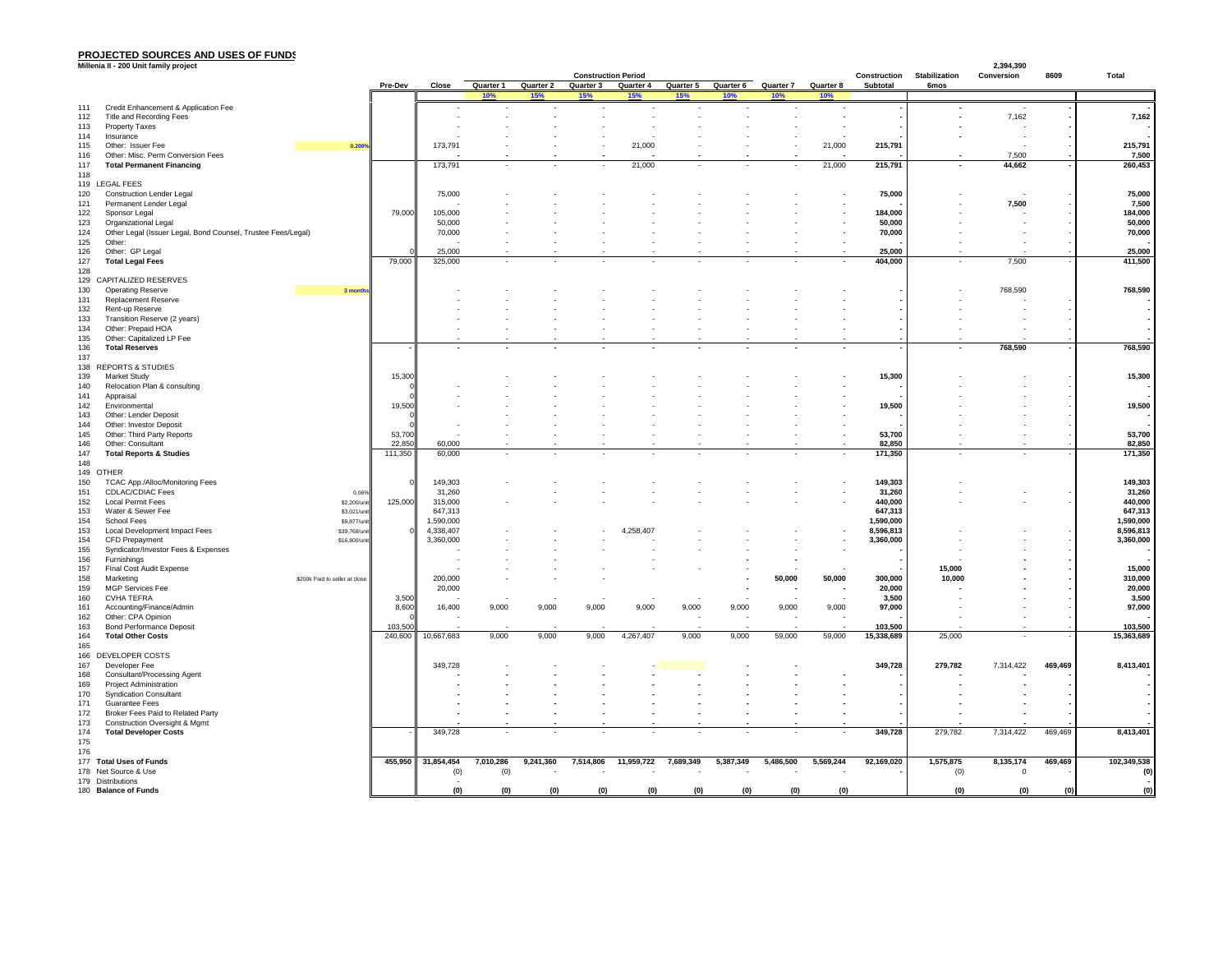## **OPERATING BUDGET & INCOME ANALYSIS**

**Millenia II - 200 Unit family project** 

### **2021 rents**

|                               |                                       |            |              | Square                   | <b>Total</b> | Gross                                            |                | <b>Utility</b> |                | Adjust                         | <b>Monthly</b>                 |     |      | Annual                   |  |
|-------------------------------|---------------------------------------|------------|--------------|--------------------------|--------------|--------------------------------------------------|----------------|----------------|----------------|--------------------------------|--------------------------------|-----|------|--------------------------|--|
| Rent:                         | <b>Restriction</b>                    | %AMI       | Units        | Feet/Unit                | Sq. Ft.      | Allowance<br><b>Net Rent</b><br>Rents<br>for mkt |                |                |                |                                |                                |     | Rent |                          |  |
| 1BR/1BA                       | LIHTC                                 | 70%        |              | 585                      | $\pmb{0}$    | \$                                               | 1,590          | \$             | 35             | \$                             | \$<br>1,555                    |     | \$   |                          |  |
| 1BR/1BA                       | <b>LIHTC</b>                          | 60%        | 44           | 585                      | 25,740       | \$                                               | 1,363          | \$             | 35             | \$<br>÷,                       | \$<br>1,328                    |     | \$   | 701,184                  |  |
| 1BR/1BA                       | LIHTC                                 | 50%        | 6            | 585                      | 3,510        | \$                                               | 1,136          | \$             | 35             |                                | \$<br>1,101                    |     | \$   | 79,272                   |  |
| 1BR/1BA                       | LIHTC                                 | 30%        | 6            | 585                      | 3,510        | \$                                               | 682            | \$             | 35             |                                | \$                             | 647 | \$   | 46,555                   |  |
| 1BR/1BA                       | <b>RDA 30%</b>                        | 30%        | 0            | 585                      | $\pmb{0}$    | $\sqrt{3}$                                       | 571            | \$             | 35             |                                | $\frac{1}{2}$                  | 536 | \$   | $\sim$                   |  |
| 2BR/1BA                       | <b>LIHTC</b>                          | 70%        |              | 786                      | $\pmb{0}$    | \$                                               | 1,908          | \$             | 44             | \$<br>$\blacksquare$           | \$<br>1,864                    |     | \$   | $\Box$                   |  |
| 2BR/1BA                       | LIHTC                                 | 60%        | 67           | 786                      | 52,662       | \$                                               | 1,635          | \$             | 44             |                                | \$<br>1,591                    |     |      | \$1,279,164              |  |
| 2BR/1BA                       | <b>LIHTC</b>                          | 50%        | 9            | 786                      | 7,074        | \$                                               | 1,363          | \$             | 44             |                                | \$<br>1,319                    |     | \$   | 142,452                  |  |
| 2BR/1BA                       | <b>LIHTC</b>                          | 30%        | 9            | 786                      | 7,074        | \$                                               | 818            | \$             | 44             |                                | \$                             | 774 | \$   | 83,570                   |  |
| 2BR/1BA                       | <b>RDA 30%</b>                        | 30%        | $\mathbf 0$  | 786                      | $\pmb{0}$    | \$                                               | 642            | \$             | 44             |                                | \$                             | 598 | \$   | $\overline{\phantom{a}}$ |  |
| 3BR/2BA                       | <b>LIHTC</b>                          | 120%       | 0            | 1,027                    | $\pmb{0}$    | \$                                               | $\blacksquare$ | \$             | 55             |                                | \$<br>$\overline{\phantom{a}}$ |     | \$   | $\blacksquare$           |  |
| 3BR/2BA                       | <b>LIHTC</b>                          | 100%       | 0            | 1,027                    | $\pmb{0}$    | \$                                               | $\blacksquare$ | \$             | 55             |                                | \$<br>$\blacksquare$           |     | \$   | $\overline{\phantom{a}}$ |  |
| 3BR/2BA                       | <b>LIHTC</b>                          | 60%        | 45           | 1,027                    | 46,215       | \$                                               | 1,890          | \$             | 55             | \$<br>$\overline{\phantom{a}}$ | \$<br>1,835                    |     | \$   | 990,900                  |  |
| 3BR/2BA                       | <b>LIHTC</b>                          | 50%        | 6            | 1,027                    | 6,162        | \$                                               | 1,575          | \$             | 55             |                                | \$<br>1,520                    |     | \$   | 109,440                  |  |
| 3BR/2BA                       | <b>LIHTC</b>                          | 30%        | 6            | 1,027                    | 6,162        | \$                                               | 945            | \$             | 55             |                                | \$                             | 890 | \$   | 64,080                   |  |
| 3BR/2BA                       | <b>RDA 30%</b>                        | 30%        | $\pmb{0}$    | 1,027                    | $\pmb{0}$    | $\mathsf{\$}$                                    | 713            | \$             | 55             |                                | \$                             | 658 | \$   | $\sim$                   |  |
| 2BR/1BA                       |                                       | <b>MGR</b> | $\mathbf{1}$ | 786                      | 786          | \$                                               | $\overline{a}$ | \$             | $\blacksquare$ |                                | \$<br>$\overline{\phantom{a}}$ |     | \$   | $\blacksquare$           |  |
| 3BR/2BA                       |                                       | <b>MGR</b> | $\mathbf{1}$ | 1,027                    | 1,027        | \$                                               | $\overline{a}$ |                |                |                                |                                |     |      |                          |  |
|                               |                                       |            |              |                          |              |                                                  |                |                |                |                                |                                |     |      |                          |  |
| <b>Total Rents</b>            |                                       |            | 200          |                          | 159,922      |                                                  |                |                |                |                                |                                |     |      | 3,496,618                |  |
|                               |                                       |            |              |                          |              |                                                  |                |                |                |                                |                                |     |      |                          |  |
|                               |                                       |            |              |                          |              |                                                  |                |                |                |                                |                                |     |      |                          |  |
|                               |                                       |            |              |                          |              |                                                  |                |                |                |                                |                                |     |      |                          |  |
| <b>Income from Operations</b> |                                       |            |              | <b>PUPM</b>              |              |                                                  |                |                |                |                                |                                |     |      |                          |  |
| Laundry                       |                                       |            |              | \$<br>12.00              |              |                                                  |                |                |                |                                |                                |     |      | 28,800                   |  |
|                               | Other Income (App. Fees, Late, etc.)  |            |              | \$<br>8.00               |              |                                                  |                |                |                |                                |                                |     |      | 19,200                   |  |
| Garage                        |                                       |            |              | \$<br>$\blacksquare$     |              |                                                  |                | 0 Garages      |                |                                |                                |     |      | 0                        |  |
|                               | Cable & Highspeed Data Income         |            |              | \$<br>$\blacksquare$     |              |                                                  |                |                |                |                                |                                |     |      | 0                        |  |
| Telephone Income              |                                       |            |              | \$<br>ä,                 |              |                                                  |                |                |                |                                |                                |     |      | $\mathbf 0$              |  |
| Sub-Total                     |                                       |            |              | \$<br>20.00              |              |                                                  |                |                |                |                                |                                |     |      | 3,544,618                |  |
| Less: Vacancies @             |                                       |            |              | 5%                       |              |                                                  |                |                |                |                                |                                |     |      | 177,231                  |  |
| Commercial Income             |                                       |            |              |                          |              |                                                  |                |                |                |                                |                                |     |      | $\bullet$                |  |
| Less: Vacancies @             |                                       |            |              | 25%                      |              |                                                  |                |                |                |                                |                                |     |      | 0                        |  |
| <b>Total Income</b>           |                                       |            |              |                          |              |                                                  |                |                |                |                                |                                |     |      | 3,367,387                |  |
|                               |                                       |            |              |                          |              |                                                  |                |                |                |                                |                                |     |      |                          |  |
| <b>Operating Expenses</b>     |                                       |            |              | <b>PUPA</b>              |              |                                                  |                |                |                | Notes                          |                                |     |      |                          |  |
| Admin                         |                                       |            |              | $\mathbf{s}$<br>424      |              |                                                  |                |                |                |                                |                                |     |      | 84,879                   |  |
| Management Fee                |                                       |            |              | \$<br>660<br>\$<br>1,212 |              |                                                  |                |                |                |                                |                                |     |      | 132,000                  |  |
| <b>Utilities</b><br>Payroll   |                                       |            |              | \$                       |              |                                                  |                |                |                |                                |                                |     |      | 242,388<br>254,394       |  |
|                               | Repair & Maintenance (inc security)   |            |              | 1,272<br>\$<br>1,432     |              |                                                  |                |                |                |                                |                                |     |      | 286,340                  |  |
| Insurance                     |                                       |            |              | \$<br>300                |              |                                                  |                |                |                |                                |                                |     |      | 60,000                   |  |
| Taxes (HOA, CFD)              |                                       |            |              | \$<br>407                |              |                                                  |                |                |                |                                |                                |     |      | 81,381                   |  |
| Other                         |                                       |            |              |                          |              |                                                  |                |                |                |                                |                                |     |      |                          |  |
| <b>Total Expenses</b>         |                                       |            |              | \$<br>5,707              |              |                                                  |                |                |                |                                |                                |     |      | 1,141,382                |  |
|                               |                                       |            |              |                          |              |                                                  |                |                |                |                                |                                |     |      |                          |  |
| <b>Net Operating Income</b>   |                                       |            |              |                          |              |                                                  |                |                |                |                                |                                |     |      | 2,226,005                |  |
|                               |                                       |            |              |                          |              |                                                  |                |                |                |                                |                                |     |      |                          |  |
| Reserves                      |                                       |            |              | \$250.00/unit            |              |                                                  |                |                |                |                                |                                |     |      | 50,000                   |  |
| Services                      |                                       |            |              |                          |              |                                                  |                |                |                |                                |                                |     |      | 13,320                   |  |
| Annual Admin Fee              |                                       |            |              | 0.000%                   |              |                                                  | City CV        |                |                |                                |                                |     |      | 21,000                   |  |
| <b>Mandatory Debt Service</b> |                                       |            |              | 0.420%                   |              |                                                  |                |                |                |                                |                                |     |      | $\bf{0}$                 |  |
|                               | Net Income Available for Debt Service |            |              |                          |              |                                                  |                |                |                |                                |                                |     |      | 2,141,685                |  |
|                               |                                       |            |              |                          |              |                                                  |                |                |                |                                | <b>DSC TEST</b>                |     |      | 1.15                     |  |

| <b>Loan Sizing</b>     | <b>Tranche A</b> |            | <b>Tranche B</b> | Tranche C |
|------------------------|------------------|------------|------------------|-----------|
| Loan Amount            |                  | 36,580,000 |                  | 2,600,000 |
| Interest               | 4.10%            |            | 4.10%            |           |
| Term                   |                  | 17         | 35               |           |
| Amortization           |                  | 40         | 35               |           |
| Debt Service Coverage  |                  | 1.15       | 1.15             |           |
| <b>Monthly Payment</b> | 155,165          |            |                  |           |
| <b>Annual Payment</b>  | 1,861,978        |            |                  |           |
| Cash Flow After D/S    |                  | 279,707    |                  |           |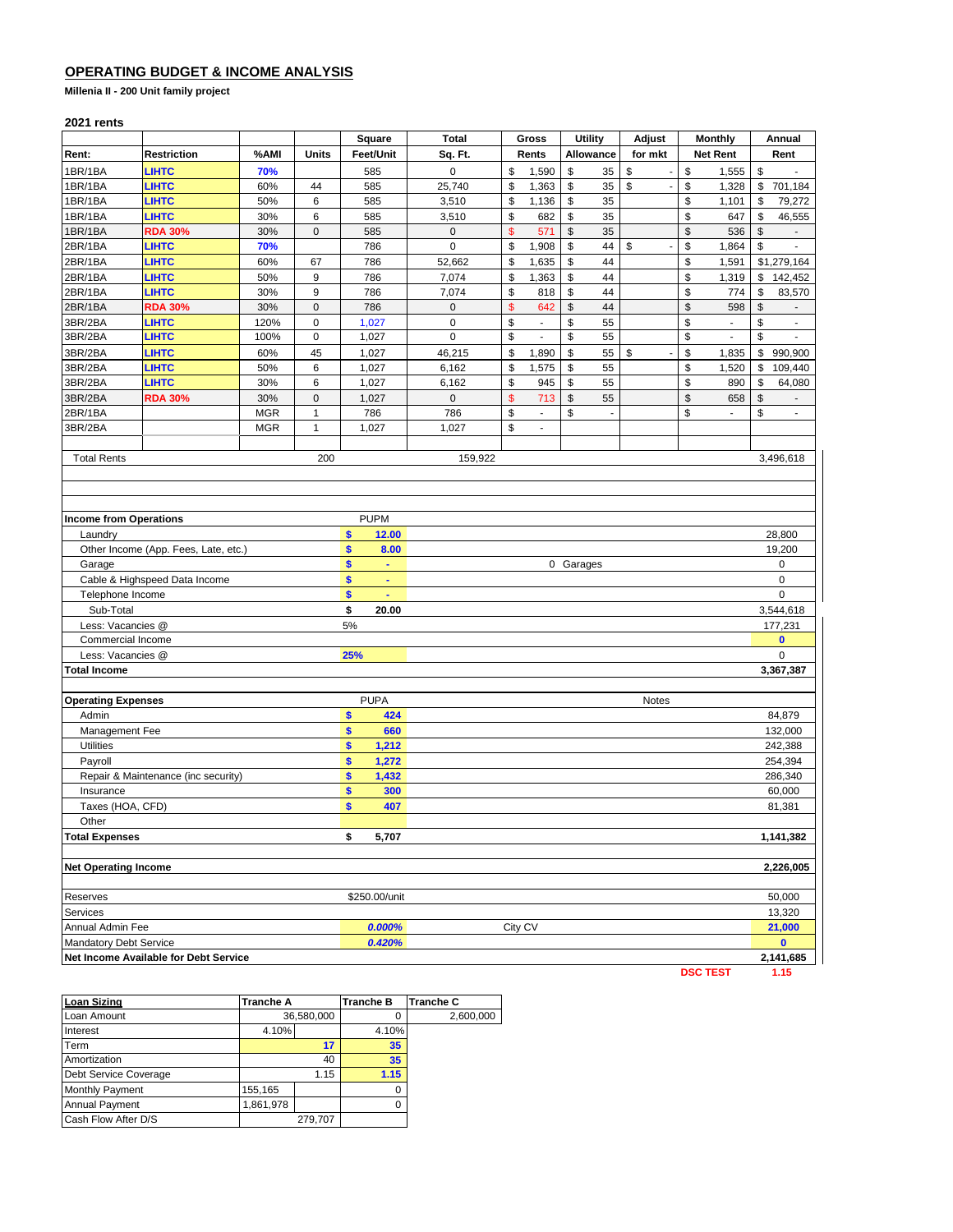# **TAX CREDITS & BASIS CALCULATION Millenia II - 200 Unit family project**

|                                                                                 |          | <b>ACTUAL OR EST.</b>   | 70%                            | 30%                           |
|---------------------------------------------------------------------------------|----------|-------------------------|--------------------------------|-------------------------------|
| <b>DESCRIPTION OF COSTS</b>                                                     |          | OF COSTS                | <b>ELIGIBLE BASIS</b>          | <b>ELIGIBLE BASIS</b>         |
|                                                                                 |          |                         |                                |                               |
| <b>ACQUISITION</b><br><b>Land Cost</b>                                          | \$       |                         | XXXXXXXXXXXX                   | XXXXXXXXXXXX                  |
| <b>Existing Improvement Costs</b>                                               | \$       | 3,500,000<br>10,991,775 | XXXXXXXXXXXXX                  | 10,991,775<br>\$              |
| Other: Option Payment/Acq Fee                                                   | \$       | 4,100                   | XXXXXXXXXXXX                   | XXXXXXXXXXXX                  |
| <b>TOTAL LAND/AQUISITION COSTS</b>                                              | \$       | 14,495,875              | \$                             | 10,991,775<br>\$              |
|                                                                                 |          |                         |                                |                               |
| <b>NEW CONSTRUCTION</b>                                                         |          |                         |                                |                               |
| Design Assist                                                                   | \$       | 1,240,092               |                                | 1,240,092<br>\$               |
| Off-site Improvements/Onsite Improvements                                       | \$       | 1.893.052               |                                | \$<br>1,893,052               |
| Solar<br><b>Offsite Public Improvements</b>                                     | \$       | $\mathbf{r}$            |                                | \$                            |
| Parking                                                                         | \$<br>\$ | 1,096,501               |                                | \$<br>1,096,501<br>\$         |
| Vertical                                                                        | \$       | 39,571,291              |                                | \$<br>39,571,291              |
| <b>GC</b> Contingency                                                           | \$       | 1,067,611               |                                | \$<br>1,067,611               |
| Overhead/Profit/GR                                                              | \$       | 4,935,540               |                                | \$<br>4,935,540               |
| <b>Contractor Precon</b>                                                        | \$       | 1,346,056               |                                | \$<br>1,346,056               |
| Other:                                                                          | \$       |                         |                                | \$                            |
| <b>TOTAL CONSTRUCTION</b>                                                       | \$       | 51,150,143              | \$<br>$\overline{\phantom{a}}$ | \$<br>51,150,143              |
|                                                                                 |          |                         |                                |                               |
| ARCHITECTURAL FEES                                                              |          |                         |                                |                               |
| Building: Design/Build inc SOV                                                  | \$       | $\blacksquare$          |                                | \$<br>$\sim$                  |
| Landscape<br><b>Energy Consultant</b>                                           | \$<br>\$ | 48,200<br>89,000        |                                | \$<br>48,200<br>\$<br>89,000  |
| Other: Acoustic Study                                                           | \$       | $\blacksquare$          |                                | \$<br>$\sim$                  |
| Other: Traffic Study                                                            | \$       |                         |                                | \$                            |
| Other: Interior Design, Misc.                                                   | \$       | 90.100                  |                                | \$<br>90,100                  |
| <b>TOTAL ARCHITECTURAL COSTS</b>                                                | \$       | 227,300                 | \$                             | \$<br>227,300                 |
|                                                                                 |          |                         |                                |                               |
| <b>SURVEY &amp; ENGINEERING</b>                                                 |          |                         |                                |                               |
| Civil, inc ALTA                                                                 | \$       | 330,000                 |                                | \$<br>330.000                 |
| Staking                                                                         | \$       | 90,000                  |                                | \$<br>90,000                  |
| <b>Structural Testing</b><br>Soils                                              | \$       | 95,000                  |                                | \$<br>95,000                  |
| Other: - CASP, Fire                                                             | \$<br>\$ | 77,500<br>125,000       |                                | \$<br>77,500<br>125,000<br>\$ |
| Other: Additional Testing/Inspections                                           | \$       | 60,000                  |                                | \$<br>60,000                  |
| <b>TOTAL SURVEY &amp; ENGINEERING</b>                                           | \$       | 777,500                 | \$<br>$\overline{a}$           | 777,500<br>\$                 |
|                                                                                 |          |                         |                                |                               |
| CONTINGENCY COSTS                                                               |          |                         |                                |                               |
| <b>Hard Cost Contingency</b>                                                    | \$       | 2,557,507               |                                | 2,557,507<br>\$               |
| Soft Cost Contingency                                                           | \$       | 449,883                 |                                | \$<br>449,883                 |
| TOTAL CONTINGENCY COSTS                                                         | \$       | 3,007,390               | \$<br>$\blacksquare$           | \$<br>3,007,390               |
| CONSTRUCTION PERIOD EXPENSES                                                    |          |                         |                                |                               |
| <b>Construction Loan Interest</b>                                               | \$       | 4,135,706               |                                | 2,794,041<br>\$               |
| C Bond Loan Interest                                                            | \$       | 711,883                 |                                | \$<br>569,507                 |
| C Bond Interest                                                                 | \$       | 487,500                 |                                | \$<br>390,000                 |
| <b>Origination Fee</b>                                                          | \$       | 737.957                 |                                | \$<br>553,468                 |
| Credit Enhancement & Application Fee                                            | 2        | 128,000                 |                                | P<br>128,000                  |
| Owner Paid Bonds                                                                | \$       | 40,000                  |                                | \$<br>40,000                  |
| Lender Inspection Fees                                                          | \$       | 48,000                  |                                | 48,000<br>\$                  |
| <b>Taxes During Construction</b>                                                | \$       | 42,800                  |                                | \$<br>42,800                  |
| Insurance During Construction                                                   | \$       | 770,000                 |                                | \$<br>770,000                 |
| <b>Title and Recording Fees</b><br><b>Construction Management &amp; Testing</b> | \$<br>\$ | 91,500<br>9,000         |                                | \$<br>68,625<br>\$<br>9,000   |
| Predevelopment Loan Interest                                                    | \$       | 75,000                  |                                | \$<br>75,000                  |
| Other: Accounting & Admin                                                       | \$       |                         |                                | \$                            |
| Other: Citibank Due Diligence                                                   | \$       | 25,000                  |                                | \$<br>25,000                  |
| TOTAL CONSTRUCTION PERIOD EXPENSE                                               | \$       | 7,302,346               | \$                             | \$<br>5,513,440               |
|                                                                                 |          |                         |                                |                               |
| PERMANENT FINANCING EXPENSES                                                    |          |                         |                                |                               |
| Loan Origination Fee                                                            | \$       | 30,000                  | XXXXXXXXXXXX                   | XXXXXXXXXXXX                  |
| Credit Enhancement & Application Fee                                            | \$       |                         | XXXXXXXXXXXX                   | XXXXXXXXXXXX                  |
| <b>Title and Recording Fees</b><br><b>Property Taxes</b>                        | \$<br>\$ | 7,162                   | XXXXXXXXXXXX<br>XXXXXXXXXXXX   | XXXXXXXXXXXX<br>XXXXXXXXXXXX  |
| Insurance                                                                       | \$       |                         | XXXXXXXXXXXX                   | XXXXXXXXXXXX                  |
| Other: Issuer Fee                                                               | \$       | 215,791                 | XXXXXXXXXXXX                   | XXXXXXXXXXXX                  |
| Other: Misc. Perm Conversion Fees                                               | \$       | 7,500                   | XXXXXXXXXXXX                   | XXXXXXXXXXXX                  |
| TOTAL PERMANENT FINANCING COSTS                                                 | \$       | 260,453                 | \$                             | \$                            |
|                                                                                 |          |                         |                                |                               |
| <b>LEGAL FEES</b>                                                               |          |                         |                                |                               |
| <b>Construction Lender Legal</b>                                                | \$       | 75,000                  |                                | 37,500<br>S                   |
| Permanent Lender Legal                                                          | \$       | 7,500                   |                                | XXXXXXXXXXXX                  |
| Sponsor Legal<br>Organizational Legal                                           | \$<br>\$ | 184,000<br>50,000       |                                | 92,000<br>S<br>XXXXXXXXXXXX   |
| <b>Bond Legal</b>                                                               | \$       | 70,000                  |                                | XXXXXXXXXXXX                  |
|                                                                                 |          |                         |                                |                               |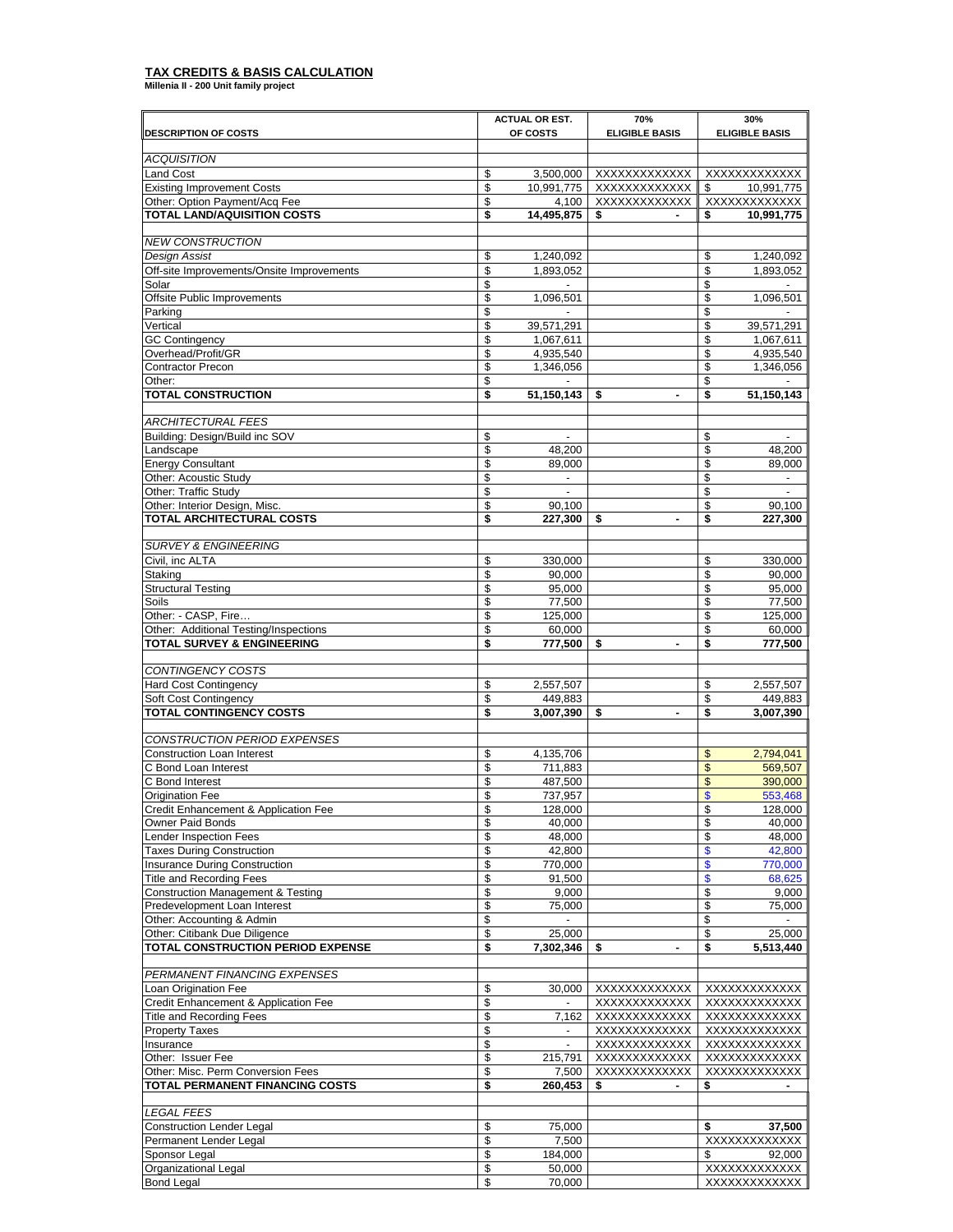| CPA, Opinion                                            | \$       |                   |                                | \$                            |
|---------------------------------------------------------|----------|-------------------|--------------------------------|-------------------------------|
| Other: GP Legal<br><b>TOTAL LEGAL</b>                   | \$<br>\$ | 25,000<br>411,500 | \$<br>$\overline{\phantom{a}}$ | \$<br>12,500<br>\$<br>142,000 |
|                                                         |          |                   |                                |                               |
| <i>CAPITALIZED RESERVES</i>                             |          |                   |                                |                               |
| <b>Operating Reserve</b>                                | \$       | 768,590           |                                | XXXXXXXXXXXXX XXXXXXXXXXXXX   |
| <b>Replacement Reserve</b>                              | \$       | $\sim$            | XXXXXXXXXXXXX                  | XXXXXXXXXXXX                  |
| Rent-up Reserve<br><b>Transition Reserve</b>            | \$<br>\$ | $\sim$            | XXXXXXXXXXXX<br>XXXXXXXXXXXX   | XXXXXXXXXXXX<br>XXXXXXXXXXXX  |
| <b>TOTAL RESERVE COSTS</b>                              | \$       | 768,590           | \$                             | XXXXXXXXXXXX                  |
|                                                         |          |                   |                                |                               |
| <b>REPORTS &amp; STUDIES</b>                            |          |                   |                                |                               |
| Appraisal                                               | \$       | 15,300            |                                | 15,300<br>\$                  |
| <b>Market Study</b><br><b>Physical Needs Assessment</b> | \$<br>\$ | $\blacksquare$    |                                | \$<br>\$                      |
| <b>Environmental Studies</b>                            | \$       | 19,500            |                                | \$<br>19,500                  |
| Other: Third Party Reports                              | \$       | 53,700            |                                | \$<br>53,700                  |
| Other: Consultant                                       | \$       | 82,850            |                                | 82,850<br>\$                  |
| <b>TOTAL REPORTS &amp; STUDIES</b>                      | \$       | 171,350           | $\overline{a}$<br>S            | 171,350<br>\$                 |
|                                                         |          |                   |                                |                               |
| <b>OTHER EXPENSES</b>                                   |          |                   |                                |                               |
| <b>TCAC App./Alloc/Monitoring Fees</b>                  | \$       | 149,303           | XXXXXXXXXXXXX                  | XXXXXXXXXXXX                  |
| <b>CDLAC/CDIAC Fees</b>                                 | \$       | 31,260            |                                | XXXXXXXXXXXX                  |
| <b>Local Permit Fees</b>                                | \$       | 440,000           |                                | \$<br>440,000                 |
| <b>Local Development Impact Fees</b>                    | \$       | 10,834,126        |                                | \$<br>10,834,126              |
| <b>CFD Prepayment</b>                                   | \$       | 3,360,000         |                                | 3,360,000<br>\$               |
| Syndicator/Investor Fees & Expenses                     | \$       | $\blacksquare$    | XXXXXXXXXXXX                   | XXXXXXXXXXXX                  |
| Furnishings<br>Final Cost Audit Expense                 | \$<br>\$ | $\sim$            |                                | \$<br>$\blacksquare$<br>\$    |
| Marketing                                               | \$       | 15,000<br>310,000 | XXXXXXXXXXXX                   | 15,000<br>XXXXXXXXXXXX        |
| <b>MGP Services Fee</b>                                 | \$       | 20,000            |                                | 20.000<br>\$                  |
| <b>CVHA TEFRA</b>                                       | \$       | 3,500             |                                | \$<br>3,500                   |
| Accounting/Finance/Admin                                | \$       | 97,000            |                                | \$<br>97,000                  |
| Other: CPA Opinion                                      | \$       |                   |                                | \$                            |
| Other:                                                  | \$       | 103,500           |                                | 103,500<br>\$                 |
| <b>TOTAL OTHER COSTS</b>                                | \$       | 15,363,689        | \$                             | 14,769,626<br>\$              |
| <b>DEVELOPER COSTS</b>                                  |          |                   |                                |                               |
| Developer Fee Limit - Per Application                   |          |                   | \$<br>$\blacksquare$           | \$                            |
| <b>Developer Fee Calculation</b>                        | \$       | 8,413,401.19      | \$                             | \$<br>8,413,401               |
| Developer Fee                                           | \$       | 8,413,401         | \$                             | \$<br>8,413,401               |
| <b>Consultants/Processing Agent</b>                     | \$       |                   |                                | \$                            |
| <b>Project Administration</b>                           | \$       | $\overline{a}$    |                                | \$                            |
| <b>Syndication Consultant</b>                           | \$       | $\mathbf{r}$      |                                | \$                            |
| Guarantee Fees                                          | \$       | $\sim$            |                                | \$<br>÷                       |
| Broker Fees Paid to Related Party                       | \$       | $\mathbf{r}$      |                                | \$<br>$\sim$                  |
| <b>Construction Oversight &amp; Mgmt</b>                | \$       | $\sim$            |                                | \$<br>$\overline{a}$          |
| <b>TOTAL DEVELOPER FEE</b>                              | \$       | 8,413,401         | $\blacksquare$<br>S            | \$<br>8,413,401               |
| <b>TOTAL RESIDENTIAL COSTS</b>                          | \$       | 102.349.538 \$    | ۰.                             | \$<br>95.163.926              |
|                                                         |          |                   |                                |                               |
|                                                         |          |                   |                                |                               |
| TOTAL COMMERCIAL COSTS                                  | \$       |                   |                                | \$                            |
| <b>TOTAL PROJECT AND BASIS COSTS</b>                    | \$       | 102,349,538       | \$                             | \$<br>95,163,926              |
|                                                         |          |                   |                                | \$                            |
| <b>Adjustment for Excess Basis</b>                      |          |                   |                                | \$                            |
| Additional Amount Voluntarily Excluded From Basis       |          |                   |                                | \$                            |
| Requested Undadjusted Eligible Basis                    |          |                   | \$                             | \$<br>95,163,926              |
|                                                         |          |                   |                                |                               |
| 130% DIFFICULT DEVELOPMENT FACTOR?                      |          | Tract #: 113.04   |                                | \$<br>123,713,104             |
| <b>Credit Reduction</b>                                 |          |                   | 19.88%                         | \$                            |
| <b>Total Adjusted Qualified Basis</b>                   |          |                   |                                | \$<br>123,713,104             |
|                                                         |          |                   |                                |                               |
| TX CREDITS @ % LI Eligible@ Tx Credit Rt                |          | 100.00%           | 4.00%                          | 4.00%                         |
| <b>TX CREDITS @ % LI Eligible</b>                       |          |                   | \$                             | 4,948,524<br>\$               |
| ∥TX CREDITS OVER TEN YEARS                              |          |                   | S                              | \$<br>49,485,241              |
| ∥TX CREDIT EQ'Y @\$/Credit @% Investment                |          |                   | 98.99%                         | \$<br>42,739,797              |
|                                                         |          |                   |                                |                               |
|                                                         |          | 0.8725            |                                |                               |
| State Tax Credits - 13% of Eligible Basis & Over 4 Yrs  |          |                   |                                | \$<br>4,999,996               |
| <b>State Tax Credits Equity</b>                         | \$       | 0.8500            | 98.99%                         | \$<br>4,207,072               |
|                                                         | \$       |                   |                                |                               |
| Solar Credits - 30% of Eligible Basis                   |          | 30.00%            |                                |                               |
| Solar Equity<br>Solar Rebates                           | \$       |                   | 98.99%                         | \$<br>\$                      |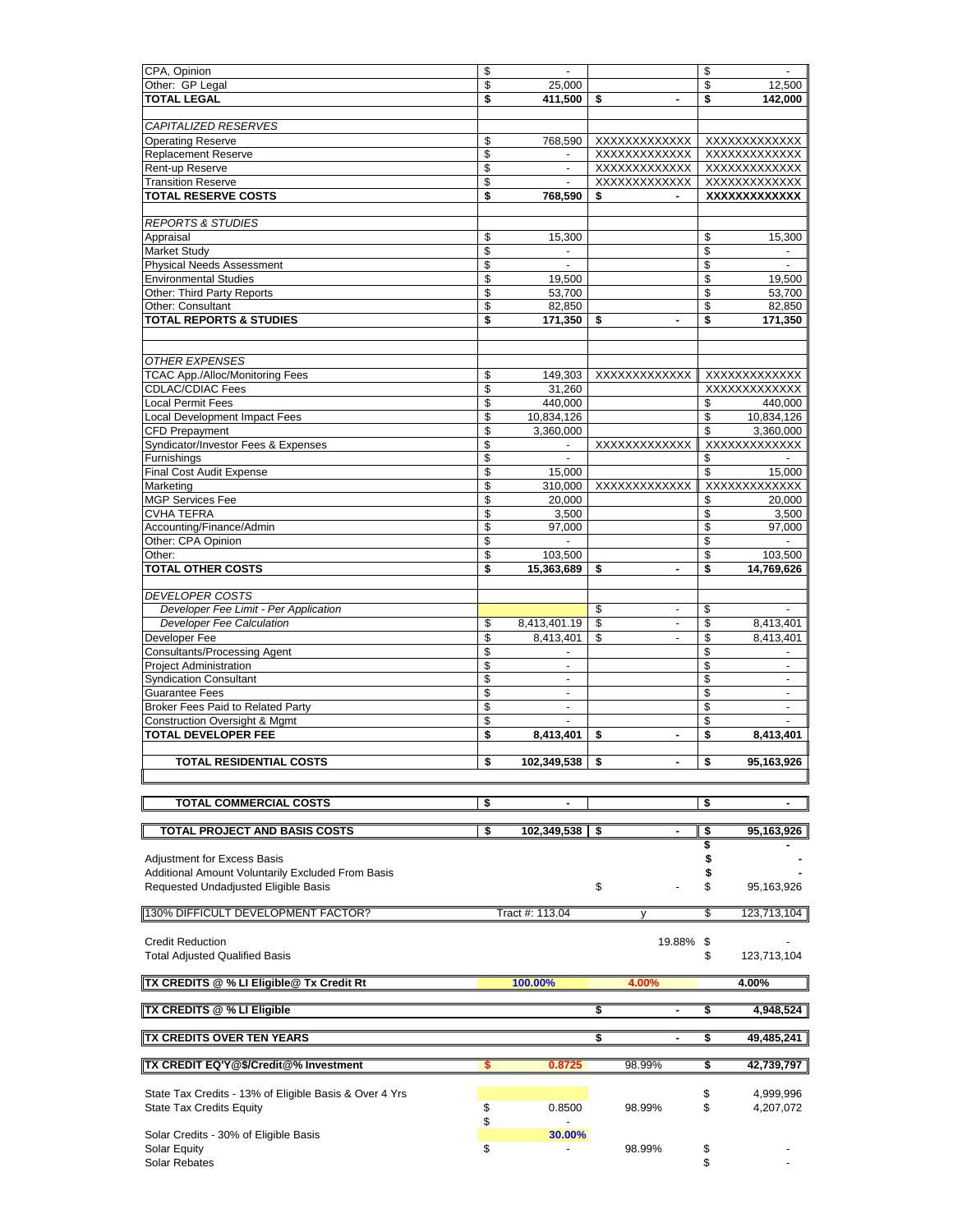#### **OPERATIONAL CASH FLOW**

**Millenia II - 200 Unit family project** 

|                                                                    |                                                                                   |                    | 2023                  | 2024                    | 2025                    | 2026                    | 2027                    | 2028                    | 2029                    | 2030                  | 2031                    | 2032         | 2033         | 2034                    | 2035                    | 2036               |
|--------------------------------------------------------------------|-----------------------------------------------------------------------------------|--------------------|-----------------------|-------------------------|-------------------------|-------------------------|-------------------------|-------------------------|-------------------------|-----------------------|-------------------------|--------------|--------------|-------------------------|-------------------------|--------------------|
|                                                                    |                                                                                   |                    | $\mathbf{1}$          | $\overline{2}$          | 3                       | $\overline{4}$          | 5                       | 6                       | $\overline{7}$          | 8                     | 9                       | 10           | 11           | 12                      | 13                      | 14                 |
| Gross Revenue                                                      | Inflation @                                                                       | 2.00%              | 3,544,618             | 3,615,510               | 3,687,820               | 3,761,577               | 3,836,808               | 3,913,544               | 3,991,815               | 4,071,651             | 4,153,084               | 4,236,146    | 4,320,869    | 4,407,286               | 4,495,432               | 4,585,341          |
| Vacancy                                                            |                                                                                   | 5%                 | (177.231)             | (180.775)               | (184, 391)              | (188.079)               | (191, 840)              | (195.677)               | (199.591)               | (203.583)             | (207, 654)              | (211, 807)   | (216.043)    | (220, 364)              | (224, 772)              | (229, 267)         |
| Net Revenue                                                        |                                                                                   |                    | 3,367,387             | 3,434,734               | 3,503,429               | 3,573,498               | 3,644,968               | 3,717,867               | 3,792,224               | 3,868,069             | 3,945,430               | 4,024,339    | 4,104,826    | 4,186,922               | 4,270,661               | 4,356,074          |
| <b>Operating Expenses</b>                                          | Inflation @                                                                       | 3.00%              | 1,141,382             | 1,175,623               | 1,210,892               | 1,247,219               | 1,284,635               | 1,323,175               | 1,362,870               | 1,403,756             | 1,445,869               | 1,489,245    | 1,533,922    | 1,579,940               | 1,627,338               | 1,676,158          |
| <b>Net Operating Income</b>                                        |                                                                                   |                    | 2,226,005             | 2,259,111               | 2,292,537               | ,326,279<br>2           | 2,360,332               | 2,394,692               | 429,355                 | 2,464,313             | 2,499,562               | 2,535,094    | ,570,904     | 2,606,983               | 2,643,323               | 2,679,916          |
| Replacement Reserves                                               |                                                                                   | 3.00%              | 50,000                | 51,500                  | 53,045                  | 54,636                  | 56,275                  | 57,964                  | 59,703                  | 61,494                | 63,339                  | 65,239       | 67,196       | 69,212                  | 71,288                  | 73,427             |
| Services                                                           | Inflation @                                                                       | 3.00%              | 13,320                | 13,720                  | 14,131                  | 14,555                  | 14,992                  | 15,442                  | 15,905                  | 16,382                | 16,873                  | 17,380       | 17,901       | 18,438                  | 18,991                  | 19,561             |
| <b>Cash Available to Debt Service</b>                              |                                                                                   |                    | 2,162,685             | 2,193,891               | 2,225,361               | 2,257,087               | 2,289,065               | 2,321,287               | 2,353,747               | 2,386,437             | 2,419,350               | 2,452,476    | ,485,807     | 2,519,333               | 2,553,044               | 2,586,928          |
| Principal and Interest                                             | $\mathbf{0}$                                                                      | 4.10%              | 1,861,978             | 1,861,978               | 1,861,978               | 1,861,978               | 1,861,978               | 1,861,978               | 1,861,978               | 1,861,978             | 1,861,978               | 1,861,978    | 1,861,978    | 1,861,978               | 1,861,978               | 1,861,978          |
| Annual Admin Fee                                                   |                                                                                   | 0.00%<br>0.42%     | 21.000<br>$\mathbf 0$ | 21,000                  | 21,000                  | 21,000<br>$\mathbf{0}$  | 21,000                  | 21,000                  | 21,000                  | 21,000<br>$\mathbf 0$ | 21,000<br>$\Omega$      | 21,000       | 21,000       | 21,000                  | 21,000                  | 21,000<br>$\Omega$ |
| Other<br>Managing GP Fee                                           | 5,000                                                                             | 3.00%              | 5,000                 | $^{\circ}$<br>5,150     | 0<br>5,305              | 5,464                   | 0<br>5,628              | $\mathbf 0$<br>5,796    | $\overline{0}$<br>5,970 | 6,149                 | 6,334                   | 0<br>6,524   | - 0<br>6,720 | 0<br>6,921              | $\mathbf 0$<br>7,129    | 7,343              |
| <b>Net Project Cash Flow</b>                                       |                                                                                   |                    | 274,707               | 305,764                 | 337,079                 | 368,646                 | 400,460                 | 432,513                 | 464,799                 | 497,310               | 530,038                 | 562,975      | 596,110      | 629,434                 | 662,937                 | 696,608            |
|                                                                    |                                                                                   | <b>DSCR</b>        | 1.16                  | 1.17                    | 1.19                    | 1.21                    | 1.23                    | 1.24                    | 1.26                    | 1.28                  | 1.30                    | 1.32         | 1.33         | 1.35                    | 1.37                    | 1.39               |
| <b>TCAC Gross Revenue Test</b>                                     | no more than 2% in year 15 if DSCR > 125% or 8% test                              | 8%                 | 7.89%                 | 8.60%                   | 9.28%                   | 9.95%                   | 10.58%                  | 11.20%                  | 11.79%                  | 12.37%                | 12.92%                  | 13.44%       | 13.95%       | 14.44%                  | 14.91%                  | 15.35%             |
| <b>TCAC Debt Service Test</b><br><b>UMR Operating Expense Test</b> | <= 1.20 DSCR or 12% cash flow to expense ratio                                    | 125%<br>12%        | 14.75%<br>24.07%      | 16.42%<br>26.01%        | 18.10%<br>27.84%        | 29.56%                  | 31.17%                  | 32.69%                  | 34.10%                  | 35.43%                | 36.66%                  | 37.80%       | 38.86%       | 39.84%                  | 40.74%                  | 41.56%             |
| <b>Distributuions:</b>                                             |                                                                                   |                    |                       |                         |                         |                         |                         |                         |                         |                       |                         |              |              |                         |                         |                    |
| Refinance Proceeds                                                 |                                                                                   |                    |                       |                         |                         |                         |                         |                         |                         |                       |                         |              |              |                         |                         |                    |
| Incentive Leasing Fee                                              |                                                                                   |                    | $\mathbf 0$           | $\mathbf 0$             | $\mathsf 0$             |                         |                         |                         |                         |                       |                         |              |              |                         |                         |                    |
| <b>Resident Services</b>                                           |                                                                                   | 3.00%              | $\mathbf 0$           | $\mathbf 0$             | $\mathbf 0$             | $\mathbf 0$             | $\mathbf 0$             | $\mathbf 0$             | $\overline{0}$          | $\mathbf 0$           | $\Omega$                | $\mathbf{0}$ | 0            | 0                       | $\mathbf 0$             | $\Omega$           |
| LP Asset Management Fee                                            | 7,500                                                                             | 3.00%              | 7,500                 | 7,725                   | 7,957                   | 8,195                   | 8,441                   | 8,695                   | 8,955                   | 9,224                 | 9,501                   | 9,786        | 10,079       | 10,382                  | 10,693                  | 11,014             |
| Deferred Developer Fee                                             | <b>50%of Avail Cashflow</b>                                                       | 0.00%              | 133,604               | 149,019                 | 164,561                 | 180,225                 | 196,009                 | 211,909                 | 227,922                 | 244,043               | 260,269                 | 276,594      | 293,015      | 309,526                 | 326,122                 | 342,797            |
| Cash Available After Deferred Fee Payment                          | <b>Deferred fee</b>                                                               | 5,915,511          | 133,604               | 149,019                 | 164,561                 | 180,225                 | 196,009                 | 211,909                 | 227,922                 | 244,043               | 260,269                 | 276,594      | 293,015      | 309,526                 | 326,122                 | 342,797            |
|                                                                    |                                                                                   |                    |                       |                         |                         |                         |                         |                         |                         |                       |                         |              |              |                         |                         |                    |
| C Bond                                                             | 100% of Avail Cashflow w/deferred fee<br>75% of Avail Cashflow after deferred fee | 7.50%<br>2,600,000 | 133,604               | 149,019                 | 164,561                 | 180,225                 | 196,009                 | 211,909                 | 227,922                 | 244,043               | 260,269                 | 276,594      | 293,015      | 309,526                 | 326,122                 | 342,797            |
| <b>Cash Available AfterC Bond Payment</b>                          |                                                                                   |                    | <u>0</u>              | $\overline{\mathbf{0}}$ | 0                       | $\overline{\mathbf{0}}$ | 0                       | $\overline{\mathbf{0}}$ | $\overline{\mathbf{0}}$ | 0                     | ₫                       | 0            | 0            | 0                       | ₫                       | 0                  |
|                                                                    |                                                                                   |                    |                       |                         |                         |                         |                         |                         |                         |                       |                         |              |              |                         |                         |                    |
| City of CV- combined loan                                          | 25.0% of Avail Cashflow                                                           | 3.00%              | $\mathbf 0$           | $\mathbf 0$             | $\mathbf 0$             | $\mathbf 0$             | $\mathbf 0$             | $\mathbf 0$             | $\mathbf 0$             | $\mathbf 0$           | $\mathbf 0$             | $\mathbf 0$  | $\mathbf 0$  | $\mathbf 0$             | $\mathbf 0$             | $\Omega$           |
| Seller Loan                                                        | 12.5% of Avail Cashflow                                                           | 3.00%              | $\mathbf 0$           | $\mathbf 0$             | $\mathbf 0$             | $\mathbf 0$             | $\mathbf 0$             | $\mathbf 0$             | $\mathbf 0$             | $\mathbf 0$           | $\mathbf 0$             | $\mathbf 0$  | $\mathbf 0$  | $\mathbf 0$             | $\mathbf 0$             | $\Omega$           |
| Cash Flow Available After Soft Loan Loans                          |                                                                                   | 100.00%            | 0                     | 0                       | $\overline{\mathbf{0}}$ | $\overline{\mathbf{0}}$ | $\overline{\mathbf{0}}$ | 0                       | $\Omega$                | 0                     | 0                       | 0            | 0            | $\overline{\mathbf{0}}$ | $\overline{\mathbf{0}}$ | $\mathbf 0$        |
|                                                                    |                                                                                   |                    |                       |                         |                         |                         |                         |                         |                         |                       |                         |              |              |                         |                         |                    |
| Partnership Admin Fee (90% of Cash Flow)                           |                                                                                   | 90.00%             | $\mathbf 0$           | $\mathbf 0$             | $\mathbf 0$             | $\mathbf 0$             | $\mathbf 0$             | $\mathbf 0$             | $\mathbf 0$             | $\mathbf 0$           | $\mathbf 0$             | $\mathbf 0$  | $\mathbf 0$  | $\mathbf 0$             | $\mathbf 0$             | $\mathbf 0$        |
| Cash Flow Available after Partnership Admin Fee                    |                                                                                   |                    | 0                     | $\bf{0}$                | $\overline{\mathbf{0}}$ | $\bf{0}$                | 0                       | 0                       | $\overline{\mathbf{0}}$ | $\bf{0}$              | $\overline{\mathbf{0}}$ | $\mathbf 0$  | 0            | 0                       | $\overline{\mathbf{0}}$ | $\mathbf 0$        |
| <b>LP Distribution</b>                                             |                                                                                   | 98.99%             | $\mathbf 0$           | $\mathbf 0$             | $\mathbf 0$             | $\mathsf 0$             | $\mathbf 0$             | $\mathbf 0$             | $\mathbf 0$             | $\mathbf 0$           | $\mathbf 0$             | $\mathbf 0$  | $\mathbf 0$  | $\mathbf 0$             | $\mathbf 0$             | $\mathbf 0$        |
| <b>GP Distribution</b>                                             |                                                                                   | 1.01%              | $\mathbf 0$           | $\Omega$                | $\Omega$                | $\overline{0}$          | $\Omega$                | $\Omega$                | $\mathbf 0$             | $\mathbf 0$           | $\Omega$                | $\mathbf 0$  | $\mathbf 0$  | $\mathbf 0$             | $\mathbf 0$             | $\mathbf 0$        |
| Remaining Cash Flow After Partnership Distribution                 |                                                                                   |                    | O                     | 0                       | O                       | n                       | O                       | O                       | O                       | O                     |                         | O            | O            | O                       | $\Omega$                | $\Omega$           |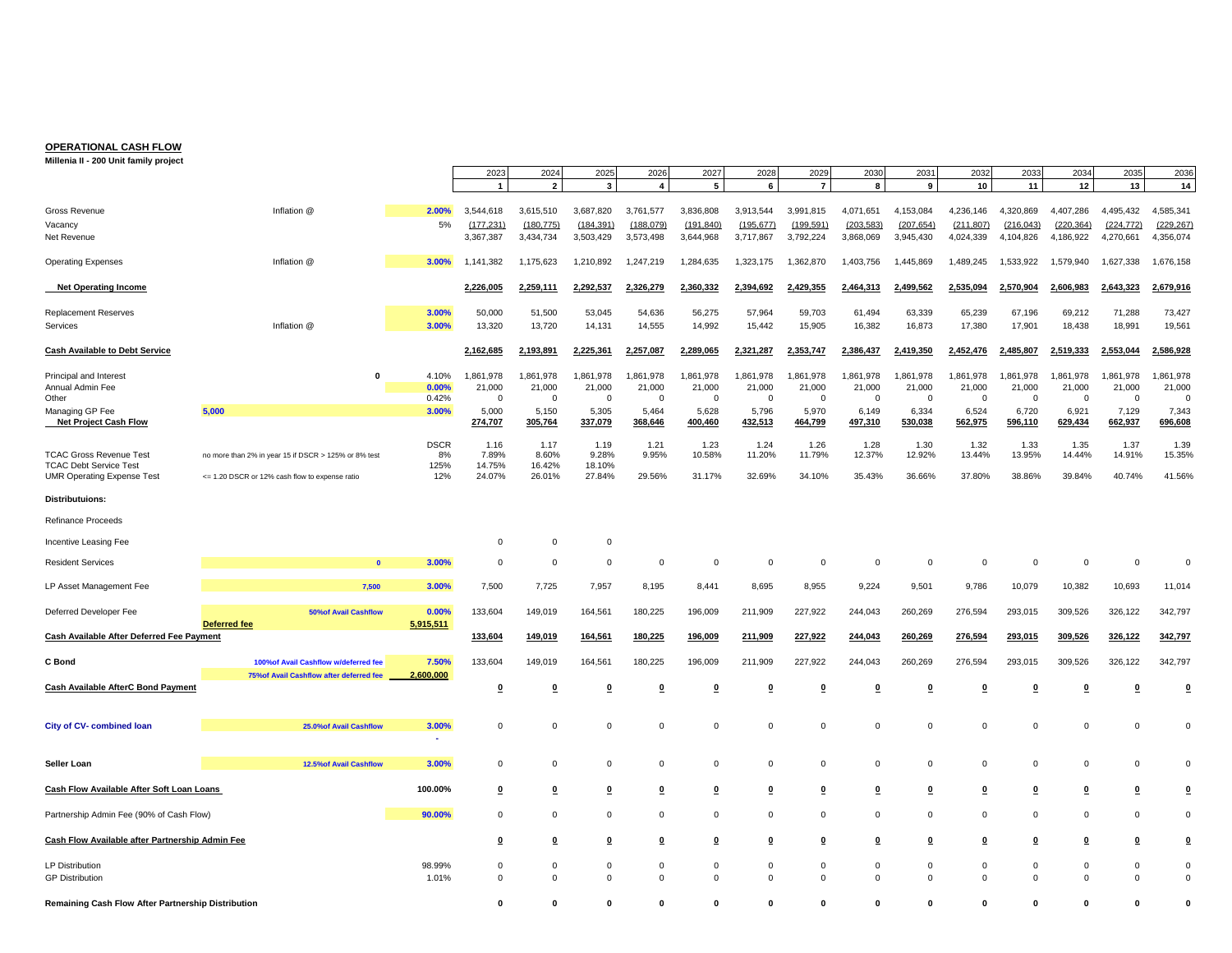#### **OPERATIONAL CASH FLOW**

**Millenia II - 200 Unit family project** 

|                                                                    |                                                      |                | 2037                    | 2038                    |                         |                         |                         |                         |                      |                         |                      |                      |                       |                    |
|--------------------------------------------------------------------|------------------------------------------------------|----------------|-------------------------|-------------------------|-------------------------|-------------------------|-------------------------|-------------------------|----------------------|-------------------------|----------------------|----------------------|-----------------------|--------------------|
|                                                                    |                                                      |                | 15                      | 16                      | 17                      | 18                      | 19                      | 20                      | 21                   | 22                      | 23                   | 24                   | 25                    | 26                 |
| Gross Revenue                                                      | Inflation @                                          | 2.00%          | 4,677,048               | 4,770,589               | 4,866,000               | 4,963,320               | 5,062,587               | 5,163,839               | 5,267,115            | 5,372,458               | 5,479,907            | 5,589,505            | 5,701,295             | 5,815,321          |
| Vacancy                                                            |                                                      | 5%             | (233, 852)              | (238, 529)              | (243, 300)              | (248, 166)              | (253, 129)              | (258, 192)              | (263, 356)           | (268, 623)              | (273, 995)           | (279, 475)           | (285,065)             | (290, 766)         |
| Net Revenue                                                        |                                                      |                | 4,443,195               | 4,532,059               | 4,622,700               | 4,715,154               | 4,809,457               | 4,905,647               | 5,003,760            | 5,103,835               | 5,205,911            | 5,310,030            | 5,416,230             | 5,524,555          |
| <b>Operating Expenses</b>                                          | Inflation @                                          | 3.00%          | 1,726,443               | 1,778,236               | 1,831,583               | 1,886,531               | 1,943,126               | 2,001,420               | 2,061,463            | 2,123,307               | 2,187,006            | 2,252,616            | 2,320,195             | 2,389,800          |
| <b>Net Operating Income</b>                                        |                                                      |                | 2,716,753               | 2,753,823               | 2,791,117               | 2,828,624               | 2,866,331               | 2,904,226               | 2,942,297            | 2,980,528               | 3,018,905            | 3,057,414            | 3,096,036             | 3,134,754          |
| <b>Replacement Reserves</b>                                        |                                                      | 3.00%          | 75,629                  | 77,898                  | 80,235                  | 82,642                  | 85,122                  | 87,675                  | 90,306               | 93,015                  | 95,805               | 98,679               | 101,640               | 104,689            |
| Services                                                           | Inflation @                                          | 3.00%          | 20,148                  | 20,752                  | 21,375                  | 22,016                  | 22,676                  | 23,357                  | 24,057               | 24,779                  | 25,523               | 26,288               | 27,077                | 27,889             |
| Cash Available to Debt Service                                     |                                                      |                | 2,620,975               | 2,655,173               | 2,689,507               | 2,723,965               | 2,758,533               | 2,793,194               | 2,827,934            | 2,862,734               | 2,897,578            | 2,932,446            | 2,967,319             | 3,002,176          |
| Principal and Interest                                             | $\mathbf 0$                                          | 4.10%          | 1,861,978               | 2,081,758               | 2,081,758               | 2,081,758               | 2,081,758               | 2,081,758               | 2,081,758            | 2,081,758               | 2,081,758            | 2,081,758            | 2,081,758             | 2,081,758          |
| Annual Admin Fee                                                   |                                                      | 0.00%          | 21,000                  | 21,000                  | 21.000                  | 21.000                  | 21,000                  | 21,000                  | 21,000               | 21,000                  | 21,000               | 21,000               | 21,000                | 21,000             |
| Other<br>Managing GP Fee                                           | 5,000                                                | 0.42%<br>3.00% | $\mathbf 0$<br>7,563    | $\mathbf 0$<br>7,790    | $\mathbf 0$<br>8,024    | $\mathbf 0$<br>8,264    | $\mathbf 0$<br>8,512    | $\mathbf 0$<br>8,768    | $\mathbf 0$<br>9,031 | $\mathbf 0$<br>9,301    | $\mathsf 0$<br>9,581 | $\mathbf 0$<br>9,868 | $\mathbf 0$<br>10,164 | $\Omega$<br>10,469 |
| <b>Net Project Cash Flow</b>                                       |                                                      |                | 730,435                 | 544,624                 | 578,725                 | 612,943                 | 647,262                 | 681,668                 | 716,145              | 750,674                 | 785,239              | 819,820              | 854,397               | 888,949            |
|                                                                    |                                                      | <b>DSCR</b>    | 1.41                    | 1.28                    | 1.29                    | 1.31                    | 1.33                    | 1.34                    | 1.36                 | 1.38                    | 1.39                 | 1.41                 | 1.43                  | 1.45               |
| <b>TCAC Gross Revenue Test</b>                                     | no more than 2% in year 15 if DSCR > 125% or 8% test | 8%             | 15.78%                  | 11.58%                  | 12.06%                  | 12.52%                  | 12.95%                  | 13.37%                  | 13.77%               | 14.15%                  | 14.50%               | 14.84%               | 15.16%                | 15.47%             |
| <b>TCAC Debt Service Test</b><br><b>UMR Operating Expense Test</b> | <= 1.20 DSCR or 12% cash flow to expense ratio       | 125%<br>12%    | 42.31%                  | 30.63%                  | 31.60%                  | 32.49%                  | 33.31%                  | 34.06%                  | 34.74%               | 35.35%                  | 35.90%               | 36.39%               | 36.82%                | 37.20%             |
| Distributuions:                                                    |                                                      |                |                         |                         |                         |                         |                         |                         |                      |                         |                      |                      |                       |                    |
| <b>Refinance Proceeds</b>                                          |                                                      |                |                         | $\mathbf 0$             |                         |                         |                         |                         |                      |                         |                      |                      |                       |                    |
| Incentive Leasing Fee                                              |                                                      |                |                         |                         |                         |                         |                         |                         |                      |                         |                      |                      |                       |                    |
| <b>Resident Services</b>                                           | $\bf{0}$                                             | 3.00%          | $\mathsf{O}\xspace$     | $\pmb{0}$               |                         |                         |                         |                         |                      |                         |                      |                      |                       |                    |
| LP Asset Management Fee                                            | 7,500                                                | 3.00%          | 11,344                  | 11,685                  |                         |                         |                         |                         |                      |                         |                      |                      |                       |                    |
| Deferred Developer Fee                                             | <b>50%of Avail Cashflow</b>                          | 0.00%          | 359,545                 | 266,470                 | 289,363                 | 306,471                 | 323,631                 | 340,834                 | 358,072              | 355,508                 | $\,0\,$              | $\mathsf 0$          | $\mathbf 0$           | $\mathbf 0$        |
|                                                                    | <b>Deferred fee</b>                                  | 5,915,511      |                         |                         |                         |                         |                         |                         |                      |                         |                      |                      |                       |                    |
| Cash Available After Deferred Fee Payment                          |                                                      |                | 359,545                 | 266,470                 | 289,363                 | 306,471                 | 323,631                 | 340,834                 | 358,072              | 395,166                 | 785,239              | 819,820              | 854,397               | 888,949            |
| C Bond                                                             | 100% of Avail Cashflow w/deferred fee                | 7.50%          | 359,545                 | 266,470                 | 289,363                 | 306,471                 | 323,631                 | 340,834                 | 358,072              | 395,166                 | 588,929              | 614,865              | 640,797               | 666,712            |
| <b>Cash Available AfterC Bond Payment</b>                          | 75% of Avail Cashflow after deferred fee             | 2,600,000      |                         | $\overline{\mathbf{0}}$ | $\overline{\mathbf{0}}$ | $\overline{\mathbf{0}}$ | $\bf{0}$                | $\overline{\mathbf{0}}$ | ◐                    | $\overline{\mathbf{0}}$ | 196,310              | 204,955              | 213,599               | 222,237            |
|                                                                    |                                                      |                | $\overline{\mathbf{0}}$ |                         |                         |                         |                         |                         |                      |                         |                      |                      |                       |                    |
|                                                                    |                                                      |                |                         | $\Omega$                | $\Omega$                |                         |                         | $\Omega$                |                      |                         |                      |                      | $\Omega$              | $\Omega$           |
| City of CV- combined loan                                          | 25.0% of Avail Cashflow                              | 3.00%<br>٠     | $\mathbf 0$             |                         |                         | $\,0\,$                 | $\Omega$                |                         | $\mathbf 0$          | $\mathbf 0$             | $\,0\,$              | $\mathbf 0$          |                       |                    |
|                                                                    |                                                      |                |                         |                         |                         |                         |                         |                         |                      |                         |                      |                      |                       |                    |
| Seller Loan                                                        | 12.5% of Avail Cashflow                              | 3.00%          | $\mathbf 0$             | $\mathbf 0$             | $\mathbf 0$             | $\mathbf 0$             | $\Omega$                | 0                       | $\mathbf 0$          | $\mathbf 0$             | 24,539               | 25,619               | 26,700                | 27,780             |
| Cash Flow Available After Soft Loan Loans                          |                                                      | 100.00%        | $\Omega$                | $\overline{\mathbf{0}}$ | $\overline{\mathbf{0}}$ | $\Omega$                | $\overline{\mathbf{0}}$ | $\overline{\mathbf{0}}$ | $\Omega$             | $\overline{\mathbf{0}}$ | 171,771              | 179,336              | 186,899               | 194,458            |
| Partnership Admin Fee (90% of Cash Flow)                           |                                                      | 90.00%         | 0                       | $\mathbf 0$             | $\mathbf 0$             | $\mathbf 0$             | $\mathbf 0$             | $\mathbf 0$             | $\mathbf 0$          | $\mathbf 0$             | 154,594              | 161,402              | 168,209               | 175,012            |
| Cash Flow Available after Partnership Admin Fee                    |                                                      |                | $\pmb{0}$               | $\overline{\mathbf{0}}$ | $\overline{\mathbf{0}}$ | $\overline{\mathbf{0}}$ | $\overline{\mathbf{0}}$ | ₫                       | $\Omega$             | $\pmb{0}$               | 17,177               | 17,934               | 18,690                | 19,446             |
| <b>LP Distribution</b>                                             |                                                      | 98.99%         | $\mathbf 0$             | $\mathbf 0$             | $\mathbf 0$             | $\mathbf 0$             | $\mathbf 0$             | $\mathbf 0$             | $\mathbf 0$          | $\mathbf 0$             | 17,004               | 17,752               | 18,501                | 19,249             |
| <b>GP Distribution</b>                                             |                                                      | 1.01%          | $\mathsf 0$             | $\mathbf 0$             | $\mathsf 0$             | $\mathbf 0$             | $\mathbf 0$             | $\mathbf 0$             | $\mathsf 0$          | $\mathsf 0$             | 173                  | 181                  | 189                   | 196                |
| Remaining Cash Flow After Partnership Distribution                 |                                                      |                | 0                       | 0                       | $\bf{0}$                | $\bf{0}$                | $\bf{0}$                | $\bf{0}$                | $\mathbf{0}$         | $\mathbf 0$             | $\bf{0}$             | $\mathbf{0}$         | $\mathbf{0}$          | $\mathbf 0$        |

 $\overline{a}$ 

—<br>————

щ.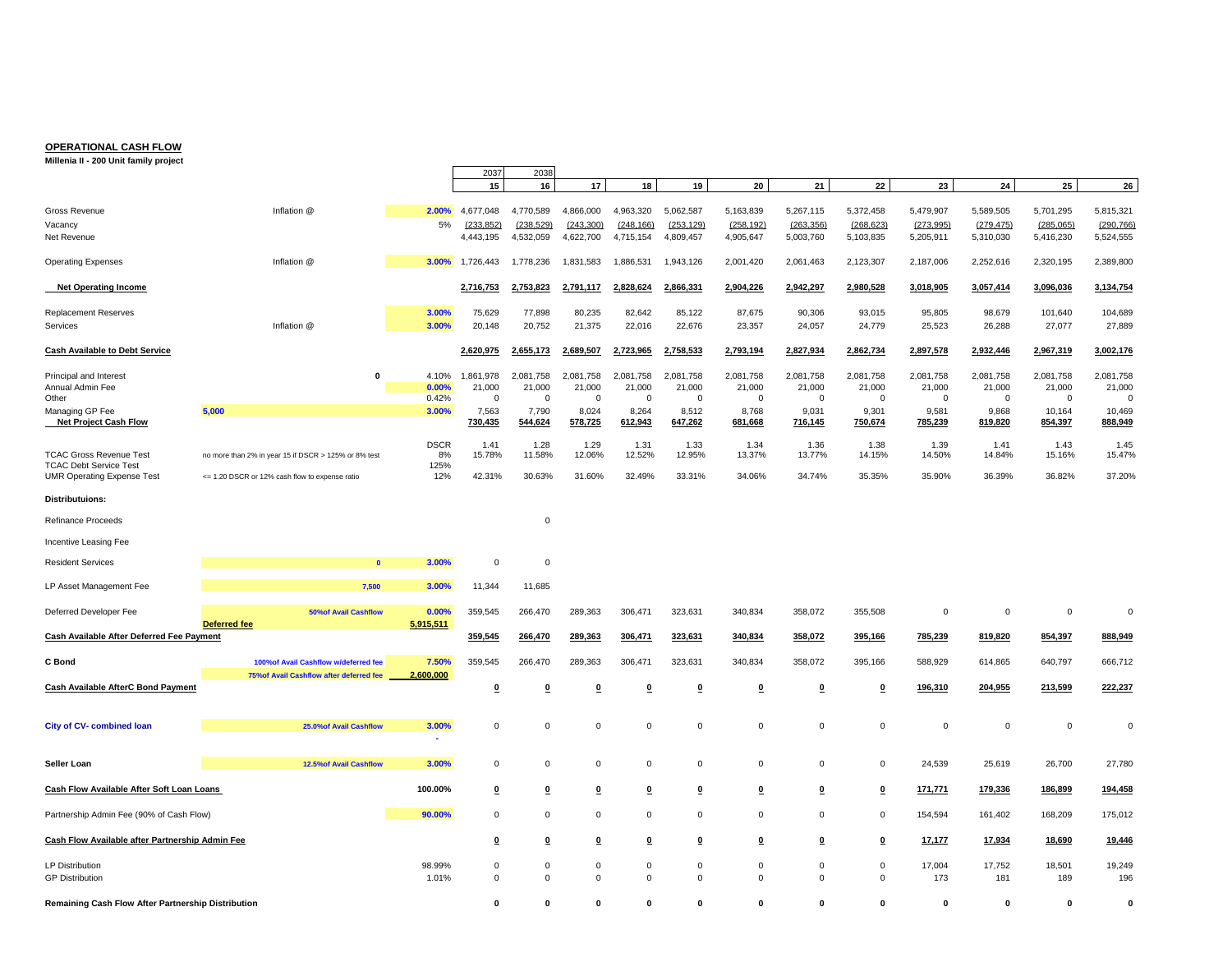#### **OPERATIONAL CASH FLOW**

#### **Millenia II - 200 Unit family project**

|                                                    |                                                      |                | 27                  | 28                  | 29                  | 30                  |
|----------------------------------------------------|------------------------------------------------------|----------------|---------------------|---------------------|---------------------|---------------------|
| Gross Revenue                                      | Inflation @                                          | 2.00%          | 5,931,627           | 6,050,260           | 6,171,265           | 6,294,690           |
| Vacancy                                            |                                                      | 5%             | (296, 581)          | (302, 513)          | (308, 563)          | (314, 735)          |
| Net Revenue                                        |                                                      |                | 5,635,046           | 5,747,747           | 5,862,702           | 5,979,956           |
|                                                    |                                                      |                |                     |                     |                     |                     |
| <b>Operating Expenses</b>                          | Inflation @                                          | 3.00%          | 2,461,494           | 2,535,339           | 2,611,399           | 2,689,741           |
| <b>Net Operating Income</b>                        |                                                      |                | 3,173,551           | 3,212,408           | 3,251,302           | 3,290,214           |
|                                                    |                                                      |                |                     |                     |                     |                     |
| <b>Replacement Reserves</b>                        |                                                      | 3.00%          | 107,830             | 111,064             | 114,396             | 117,828             |
| Services                                           | Inflation @                                          | 3.00%          | 28,726              | 29,588              | 30,475              | 31,389              |
| <b>Cash Available to Debt Service</b>              |                                                      |                | 3,036,996           | 3,071,756           | 3,106,431           | 3,140,997           |
|                                                    |                                                      |                |                     |                     |                     |                     |
| Principal and Interest<br>Annual Admin Fee         | 0                                                    | 4.10%<br>0.00% | 2,081,758<br>21,000 | 2,081,758<br>21,000 | 2.081.758<br>21,000 | 2,081,758<br>21,000 |
| Other                                              |                                                      | 0.42%          | $\mathbf 0$         | 0                   | $\mathbf 0$         | 0                   |
| Managing GP Fee                                    | 5,000                                                | 3.00%          | 10,783              | 11,106              | 11,440              | 11,783              |
| <b>Net Project Cash Flow</b>                       |                                                      |                | 923,455             | 957,891             | 992,233             | 1,026,455           |
|                                                    |                                                      | <b>DSCR</b>    | 1.46                | 1.48                | 1.50                | 1.51                |
| <b>TCAC Gross Revenue Test</b>                     | no more than 2% in year 15 if DSCR > 125% or 8% test | 8%             | 15.75%              | 16.02%              | 16.26%              | 16.49%              |
| <b>TCAC Debt Service Test</b>                      |                                                      | 125%           |                     |                     |                     |                     |
| <b>UMR Operating Expense Test</b>                  | <= 1.20 DSCR or 12% cash flow to expense ratio       | 12%            | 37.52%              | 37.78%              | 38.00%              | 38.16%              |
| <b>Distributuions:</b>                             |                                                      |                |                     |                     |                     |                     |
| <b>Refinance Proceeds</b>                          |                                                      |                |                     |                     |                     |                     |
| Incentive Leasing Fee                              |                                                      |                |                     |                     |                     |                     |
| <b>Resident Services</b>                           | $\mathbf{0}$                                         | 3.00%          |                     |                     |                     |                     |
| LP Asset Management Fee                            | 7,500                                                | 3.00%          |                     |                     |                     |                     |
| Deferred Developer Fee                             | <b>50%of Avail Cashflow</b>                          | 0.00%          | $\bf 0$             | $\mathbf 0$         | $\mathsf 0$         | $\mathbf 0$         |
|                                                    | Deferred fee                                         | 5,915,511      |                     |                     |                     |                     |
| Cash Available After Deferred Fee Payment          |                                                      |                | 923,455             | 957,891             | 992,233             | 1,026,455           |
| C Bond                                             | 100% of Avail Cashflow w/deferred fee                | 7.50%          | 692,591             | 718,418             | 744,174             | 769,841             |
|                                                    | 75% of Avail Cashflow after deferred fee             | 2,600,000      |                     |                     |                     |                     |
| <b>Cash Available AfterC Bond Payment</b>          |                                                      |                | 230,864             | 239,473             | 248,058             | 256,614             |
|                                                    |                                                      |                |                     |                     |                     |                     |
| City of CV- combined loan                          | 25.0% of Avail Cashflow                              | 3.00%          | 0                   | 0                   | $\mathsf 0$         | $\Omega$            |
|                                                    |                                                      |                |                     |                     |                     |                     |
| Seller Loan                                        | 12.5% of Avail Cashflow                              | 3.00%          | 28,858              | 29,934              | 31,007              | 32,077              |
| Cash Flow Available After Soft Loan Loans          |                                                      | 100.00%        | 202,006             | 209,539             | 217,051             | 224,537             |
| Partnership Admin Fee (90% of Cash Flow)           |                                                      | 90.00%         | 181,805             | 188,585             | 195,346             | 202,083             |
| Cash Flow Available after Partnership Admin Fee    |                                                      |                | 20,201              | 20,954              | 21,705              | 22,454              |
|                                                    |                                                      |                |                     |                     |                     |                     |
| <b>LP Distribution</b>                             |                                                      | 98.99%         | 19.997              | 20.742              | 21.486              | 22.227              |
| <b>GP Distribution</b>                             |                                                      | 1.01%          | 204                 | 212                 | 219                 | 227                 |
| Remaining Cash Flow After Partnership Distribution |                                                      |                | $\bf{0}$            | O                   | $\mathbf{0}$        | $\Omega$            |